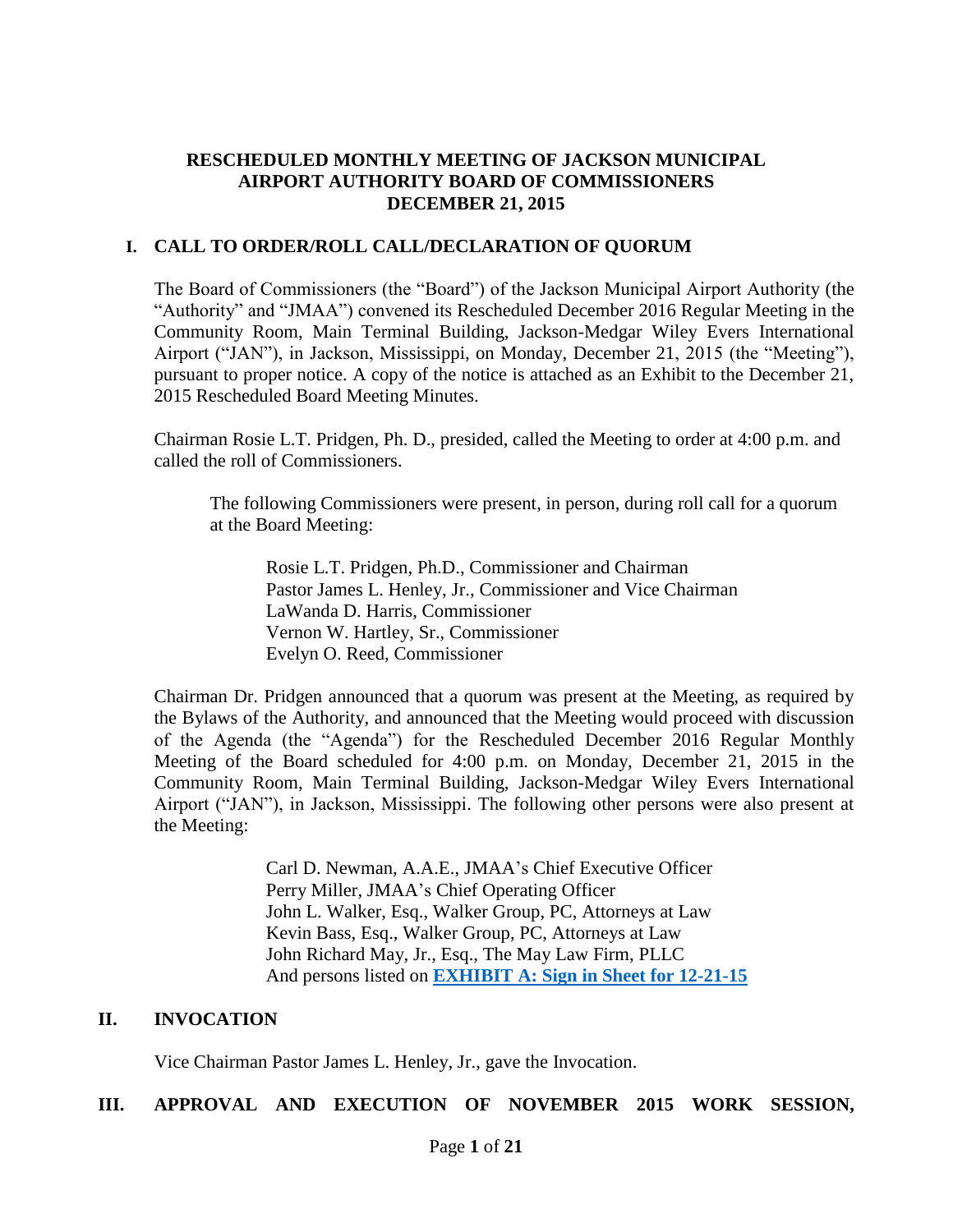### **REGULAR BOARD MEETING AND DECEMBER 11, 2015 SPECIAL MEETING MINUTES AND APPROVAL OF RESCHEDULED DECEMBER 17, 2015 WORK SESSSION AND RESCHEDULED DECEMBER 21, 2015 REGULAR BOARD MEETING NOTICES**

- A. Regular Work Session of the Board of Commissioners, November 19, 2015
- B. Regular Meeting of the Board of Commissioners, November 23, 2015
- C. Special Meeting of the Board of Commissioners, December 11, 2015
- D. Notice of the Rescheduling of the Regular Work Session of the Board of Commissioners of the Jackson Municipal Airport Authority from Thursday, December 24, 2015 at 8:30 a.m. to Thursday, December 17, 2015 at 8:30 a.m.
- E. Notice of the Rescheduling of the Regular Monthly Board Meeting of the Board of Commissioners of the Jackson Municipal Airport Authority from Monday, December 28, 2015 at 4:00 p.m. to Monday, December 21, 2015 at 4:00 p.m.

#### **RESOLUTION CY-2015-187**

#### **APPROVAL AND EXECUTION OF THE MINUTES FOR THE NOVEMBER 2015 MEETINGS AND DECEMBER 11, 2015 SPECIAL MEETING**

After discussion and review and upon the motion made by Commissioner Hartley, seconded by Vice Chairman Pastor Henley, the Minutes of the Regular Work Session, November 19, 2015, the Regular Board Meeting, November 23, 2015 and the Special Meeting, December 11, 2015 were approved by the affirmative votes of all Commissioners present, and the following resolution was made and entered.

**RESOLVED**, that the Board hereby approves the Minutes of the Regular Work Session, November 19, 2015, the Regular Board Meeting, November 23, 2015 and the Special Meeting, December 11, 2015, as presented and directs that said Minutes be filed in the appropriate Minute Book and Records of the Authority.

Yeas: Harris, Hartley, Henley, Pridgen, Reed Nays: None Abstentions: None

December 21, 2015

#### **RESOLUTION CY-2015-188**

#### **APPROVAL OF THE NOTICE OF THE RESCHEDULING OF THE DECEMBER 24, 2015 REGULAR WORK SESSION TO DECEMBER 17, 2015**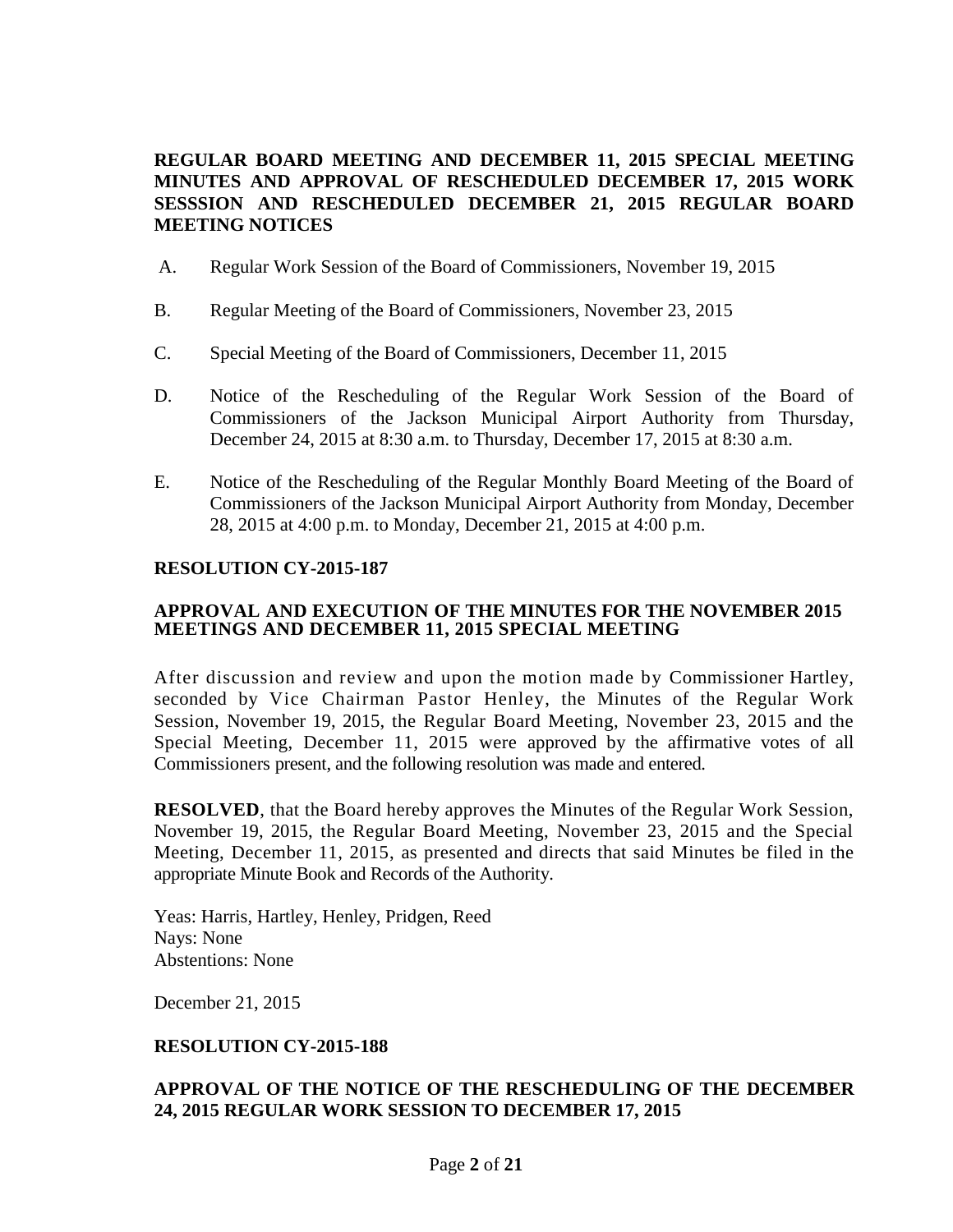After discussion and review, and upon the motion made by Commissioner Harris, seconded by Commissioner Reed, and approved by the affirmative vote of all Commissioners present, the following resolution was made and entered.

**RESOLVED**, that the Board hereby approves the Notice of the Rescheduling of the December 24, 2015 Regular Work Session Meeting to December 17, 2015 and directs the filing of said Notices in the appropriate Minute Book and Records of the Authority.

Yeas: Harris, Hartley, Henley, Pridgen, Reed Nays: None Abstentions: None

December 21, 2015

#### **RESOLUTION CY-2015-189**

# **APPROVAL OF THE NOTICE OF THE RESCHEDULING OF THE DECEMBER 28, 2015 REGULAR BOARD MEETING TO DECEMBER 21, 2015**

After discussion and review, and upon the motion made by Commissioner Reed, seconded by Commissioner Harris, and approved by the affirmative vote of all Commissioners present, the following resolution was made and entered.

**RESOLVED**, that the Board hereby approves the Notice of the Rescheduling of the December 28, 2015 Regular Board Meeting to December 21, 2015 and directs the filing of said Notices in the appropriate Minute Book and Records of the Authority.

Yeas: Harris, Hartley, Henley, Pridgen, Reed Nays: None Abstentions: None

December 21, 2015

# **IV. PUBLIC COMMENTS**

Attorney Regina May introduced Mr. Worth Thomas of W.T. Consulting to address the Board.

Worth Thomas, of WT Consulting, is a full time lobbyist registered with the State of Mississippi. He provided his qualifications and experience in providing lobbying services for over twenty-seven (27) years. Further, he introduced Saleem Barrett, a lobbyist and staff member at WT Consulting, and provided Mr. Barrett's experience in the political arena as well. He thanked the Board for considering WT Consulting as a potential service provider.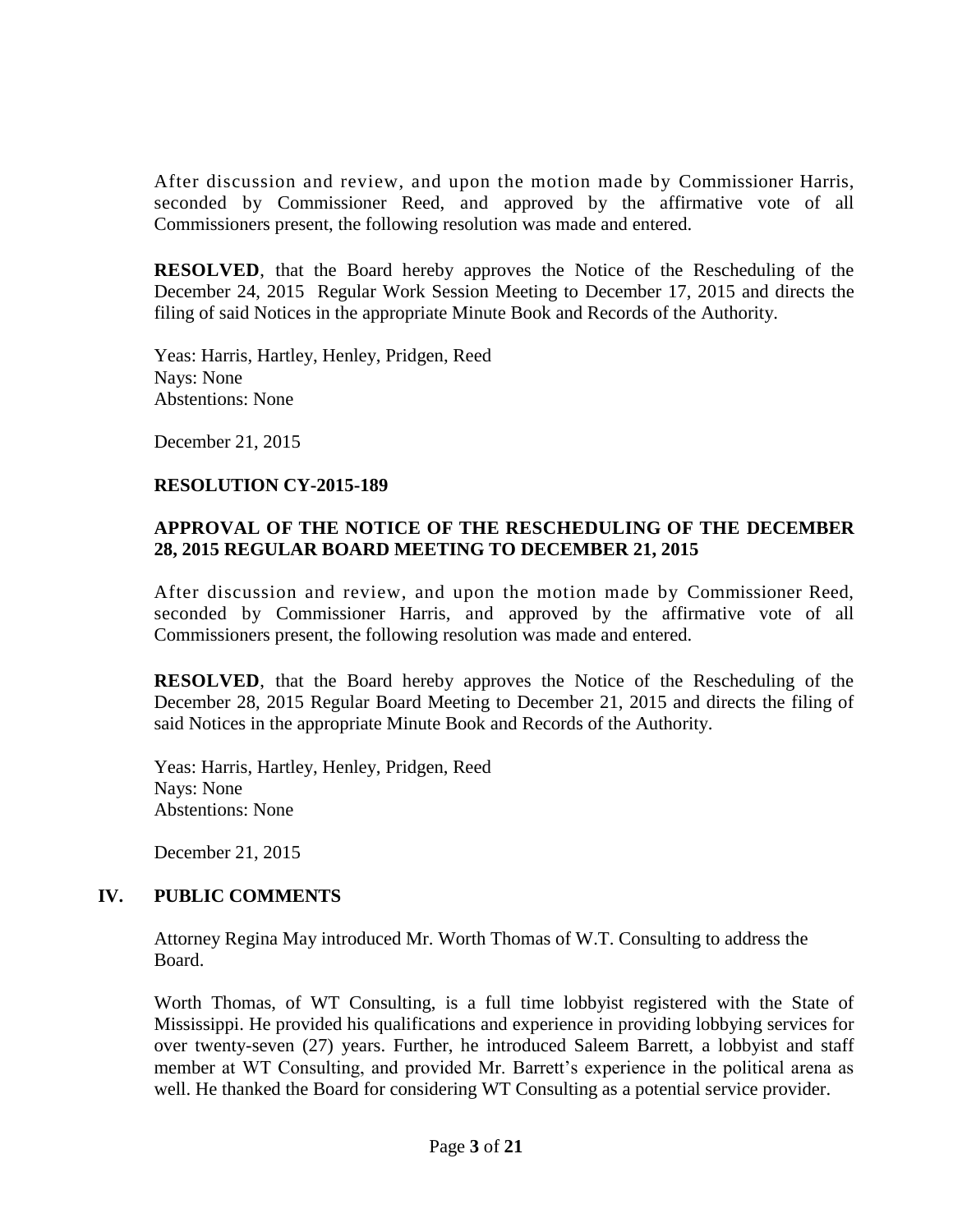# **V. REPORTS A. Chairman Dr. Pridgen**

Chairman Dr. Pridgen announced that Commissioner Harris will provide her presentation concerning the handout, "What Makes a Great Board Member" during the New Business portion of the Agenda.

# **B. Chief Executive Officer**

Mr. Carl D. Newman, CEO, addressed comments to the Board as he went through Agenda items and made references to supporting documentation in the Packet for December 21, 2015 ("Meeting Packet"). The Meeting Packet is attached as an [Exhibit,](../2015-02%20Board%20Meeting/Packet.pdf) to the December 21, 2015 Rescheduled Regular Board Meeting Minutes.

| 1. Airport Project Manager Summary, Period Ending    |  |
|------------------------------------------------------|--|
| 2. Airport Activity Statistics Report, Period Ending |  |

November 30, 2015*..................................................................................... Page 14*

# **C. Attorney**

Attorney Walker then addressed the Board and recommended that the Board consider going into Executive Session at the heel of the Agenda to discuss one item.

He then recognized and thanked the Commissioners for their hard work and progress that they have spearheaded for the Jackson Municipal Airport Authority since December 2013. Those in the attendance thanked and applauded the Commissioners.

# **VI. ACTION ITEMS**

# **A. Financial Matters**

# **1.** *Financial Reports for November 2015:*

Chairman Dr. Pridgen directed the Board's attention to the Balance Sheet, Income Statement and the Claims Docket for November, 2015 included in the Packet.

# **RESOLUTION CY-2015-190**

# **RESOLUTION ACCEPTING/APPROVING NOVEMBER 2015 FINANCIAL**

 $\overline{a}$ 1  *"Page #" refers to the page number in the Meeting Packet.*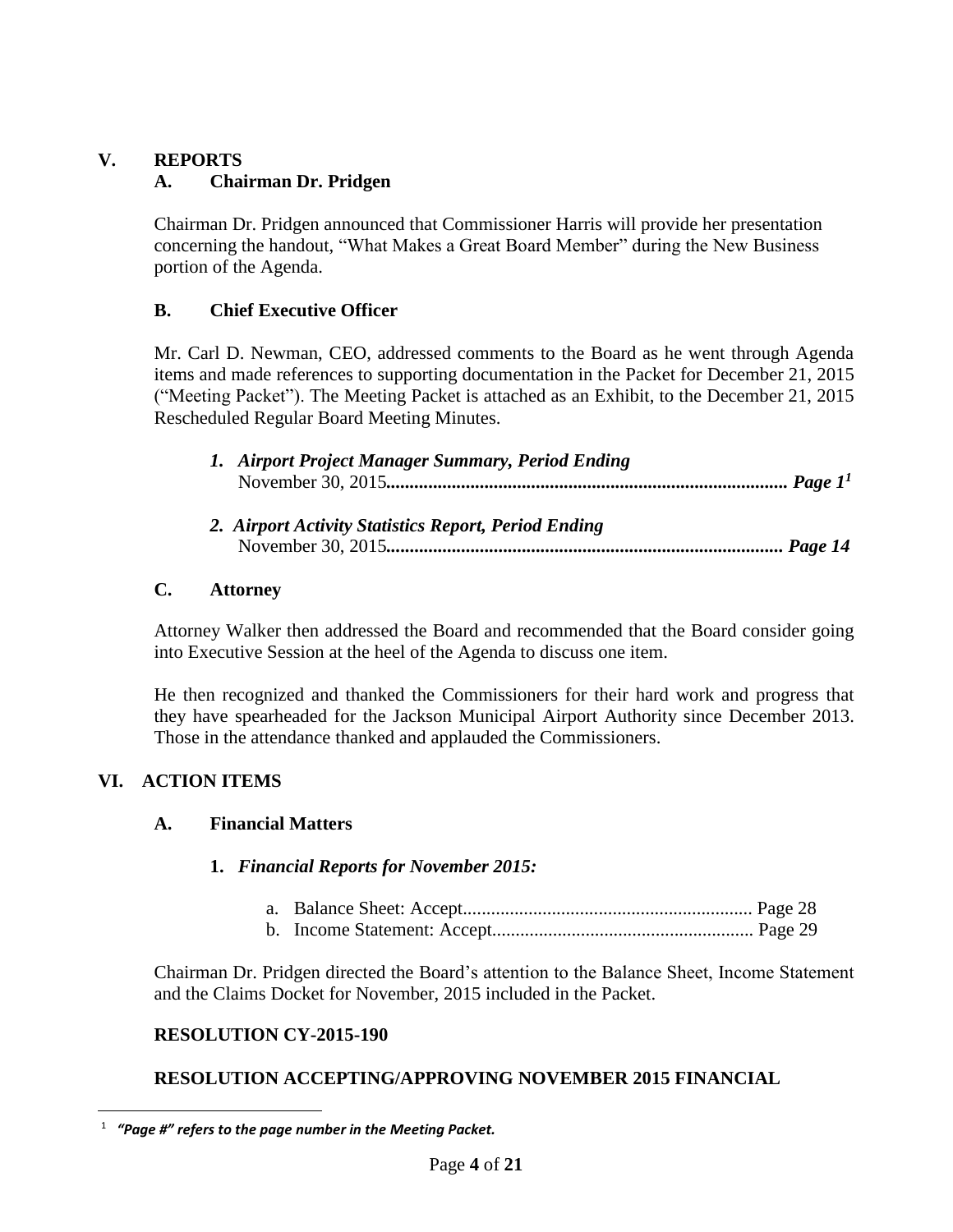### **REPORTS**

Upon motion by Vice Chairman Pastor Henley, seconded by Commissioner Reed, the following **RESOLUTION** was made and approved by unanimous vote.

**WHEREAS,** the Board of Commissioners (the "Board") of the Jackson Municipal Airport Authority (the "Authority") has reviewed and considered the Authority's Balance Sheet and Income Statement ("the Financial Reports") for the month and period ending November 30, 2015, which was included in the Packet, pages 28-31, and was distributed to the Board prior to the December 21, 2015 Rescheduled Regular Monthly Meeting of the Board.

**IT IS THEREFORE, RESOLVED** that the Board hereby accepts and approves the Financial Reports: Balance Sheet and Income Statement for November, 2015.

 Yeas: Hartley, Henley, Harris, Pridgen, Reed Nays: None Abstentions: None

December 21, 2015

c. Claims Docket for November, 2015: Approve……………...................Page 32

# **RESOLUTION CY-2015-191**

# **RESOLUTION APPROVING CLAIMS DOCKET FOR THE MONTH AND PERIOD ENDING NOVEMBER 30, 2015**

Upon motion by Commissioner Harris, seconded by Commissioner Hartley, the following **RESOLUTION** was made and approved by a majority vote 4-0-1.

**WHEREAS**, the Board of Commissioners (the "Board") of the Jackson Municipal Airport Authority (the "Authority") has reviewed and considered the Authority's Claims Docket ("Claims") for the month and period ending November 30, 2015, which was included in the Packet, pages 32-36, and was distributed to the Board prior to the December 21, 2015 Rescheduled Regular Monthly Meeting of the Board.

**IT IS THEREFORE, RESOLVED** that the Board hereby authorizes payment of the Claims in the amount of \$985,818.05.

Yeas: Hartley, Harris, Pridgen, Reed Nays: None Abstentions: Henley

December 21, 2015

*2.* **Early Issues**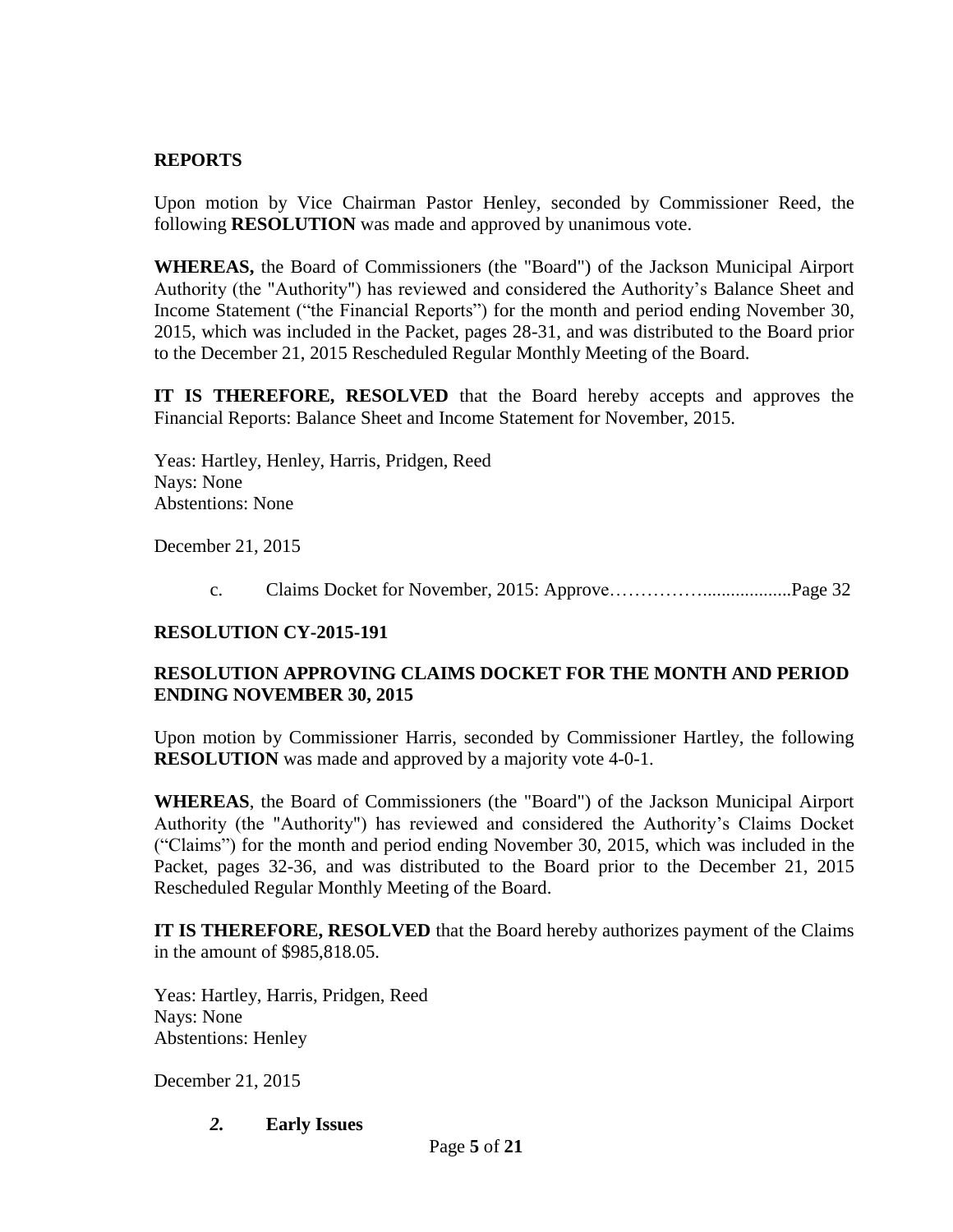# None

#### **B. Service Agreements**

*1. JMAA Project No. 015-15, Ad Hoc Architectural Services, JAN: Authorize Agreement (McAfee3 Architects, Inc.)…………….…...…Page 37*

# **RESOLUTION CY-2015-192**

# **RESOLUTION AUTHORIZING THE EXECUTION OF A PROFESSIONAL SERVICE AGREEMENT WITH MCAFEE<sup>3</sup> ARCHITECTS, INC.**

Upon motion by Commissioner Reed, seconded by Commissioner Hartley, the following **RESOLUTION** was made and approved by a majority vote 3-0-2.

**WHEREAS**, the Board has considered the request of JMAA's Staff for authority to execute professional service agreement with McAfee<sup>3</sup> Architects, Incorporated ("McAfee<sup>3</sup>"), a Certified Disadvantaged Business Enterprise ("DBE") of Atlanta, Georgia, to provide ad hoc architectural services for time sensitive and emergency architectural initiatives at Jackson Municipal Airport Authority ("JMAA") facilities; and

**WHEREAS**, total fees and expenses under the Agreement are not to exceed \$200,000.00 within the two  $(2)$  year term of the proposed agreement; and

**WHEREAS**, each request for services will be authorized by a written Statement of Work, detailing services and associated fees and expenses. Fees and expenses under any individual Statement of Work are not to exceed \$50,000.00; and

**WHEREAS**, any statement of work exceeding the authorized \$50,000.00 limitation and any services required that are estimated to exceed the authorized \$200,000.00 limitation will be presented to the Board of Commissioners for approval under a separate professional services agreement proposal; and

**WHEREAS**, the Board finds that such request, which is explained in the Memorandum dated December 1, 2015, at pages 37-40 of the Meeting Packet, ought to be granted.

**IT IS THEREFORE, RESOLVED** that the Board authorizes JMAA's Staff to execute a professional service agreement with McAfee<sup>3</sup> Architects, Incorporated, ("McAfee<sup>3</sup>") of Atlanta, Georgia, and a Certified Disadvantaged Business Enterprise ("DBE"), to provide ad hoc architectural services for time sensitive and emergency architectural initiatives at Jackson Municipal Airport Authority ("JMAA") facilities. Total fees and expenses under the Agreement are not to exceed \$200,000.00 within the two (2) year term of the proposed agreement; and

**IT IS THEREFORE, FURTHER RESOLVED** that each request for services will be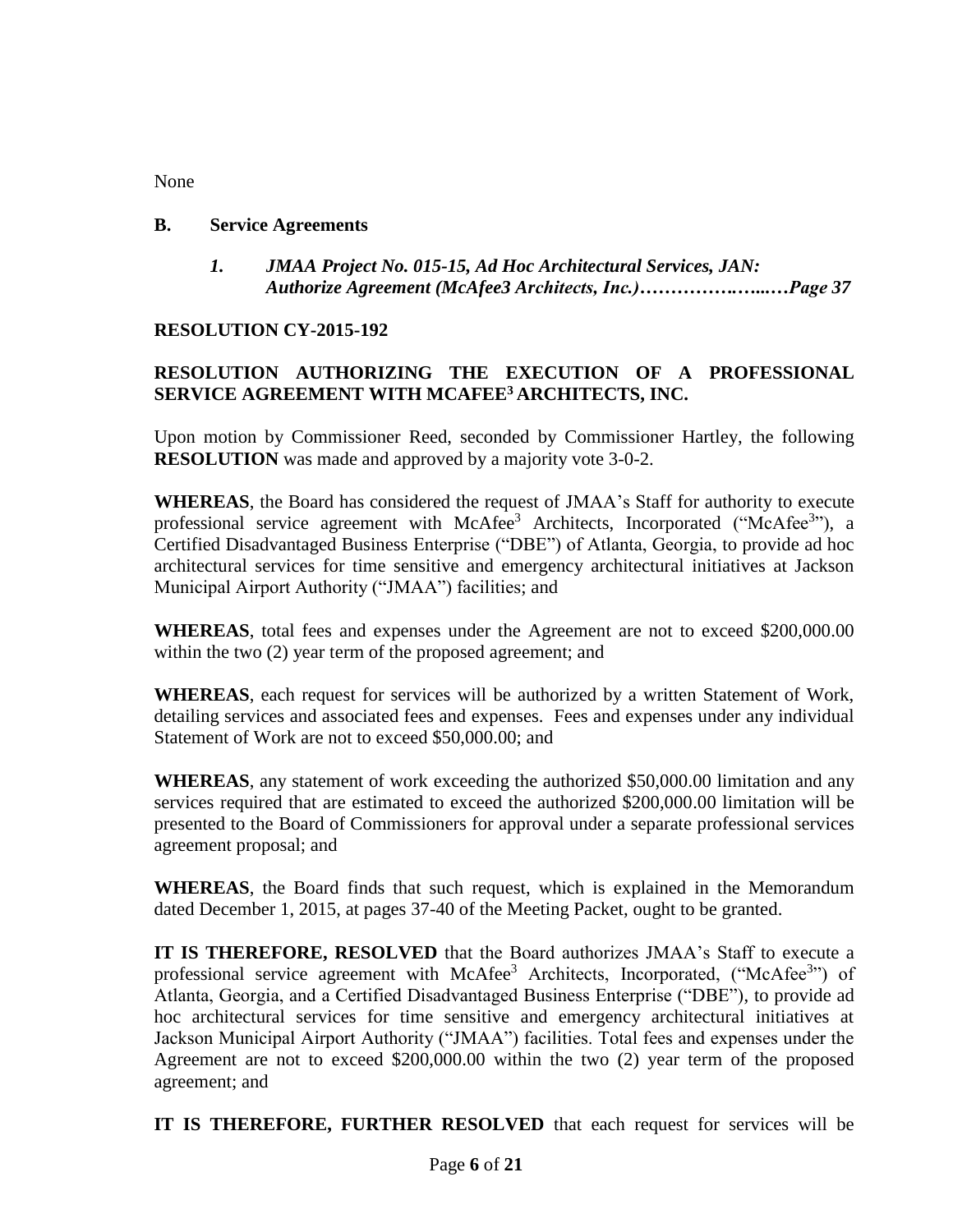authorized by a written Statement of Work, detailing services and associated fees and expenses. Fees and expenses under any individual Statement of Work are not to exceed \$50,000.00; and

**IT IS THEREFORE, FURTHER RESOLVED** that any statement of work exceeding the authorized \$50,000.00 limitation and any services required that are estimated to exceed the authorized \$200,000.00 limitation will be presented to the Board of Commissioners for approval under a separate professional services agreement proposal. The Board finds that such request is fully explained in the Memorandum dated December 1, 2015, at pages 37-40 of the Meeting Packet.

Yeas: Hartley, Pridgen, Reed Nays: None Abstentions: Henley, Harris

December 21, 2015

*2. JMAA Project No. 015-16, Ad Hoc Engineering Services, JAN: Authorize Agreement (EJES, Incorporated)………..………………...…….……Page 41*

# **RESOLUTION CY-2015-193**

# **RESOLUTION AUTHORIZING THE EXECUTION OF A PROFESSIONAL SERVICE AGREEMENT WITH EJES, INCORPORATED**

Upon motion by Commissioner Hartley, seconded by Commissioner Reed, the following **RESOLUTION** was made and approved by a majority vote 4-0-1.

**WHEREAS**, the Board has considered the request of JMAA's Staff for authority to execute a professional services agreement with EJES, Incorporated, ("EJES, Inc.") of Dallas, Texas, a Certified Disadvantaged Business Enterprise ("DBE"), with a business office in Jackson, Mississippi, to provide ad hoc engineering services in support of capital programming engineering initiatives for Jackson Municipal Airport Authority ("JMAA"); and

**WHEREAS**, total fees and expenses under the Agreement are not to exceed \$300,000.00 within the two (2) year term of the proposed agreement; and

**WHEREAS**, each request for services will be authorized by a written Statement of Work, detailing the services, associated fees and expenses. Fees and expenses under each Statement of Work are not to exceed \$50,000.00; and

**WHEREAS**, any statement of work exceeding the authorized \$50,000.00 limitation and any services required that are estimated to exceed the authorized \$300,000.00 limitation will be presented to the Board of Commissioners for approval under a separate professional services agreement proposal; and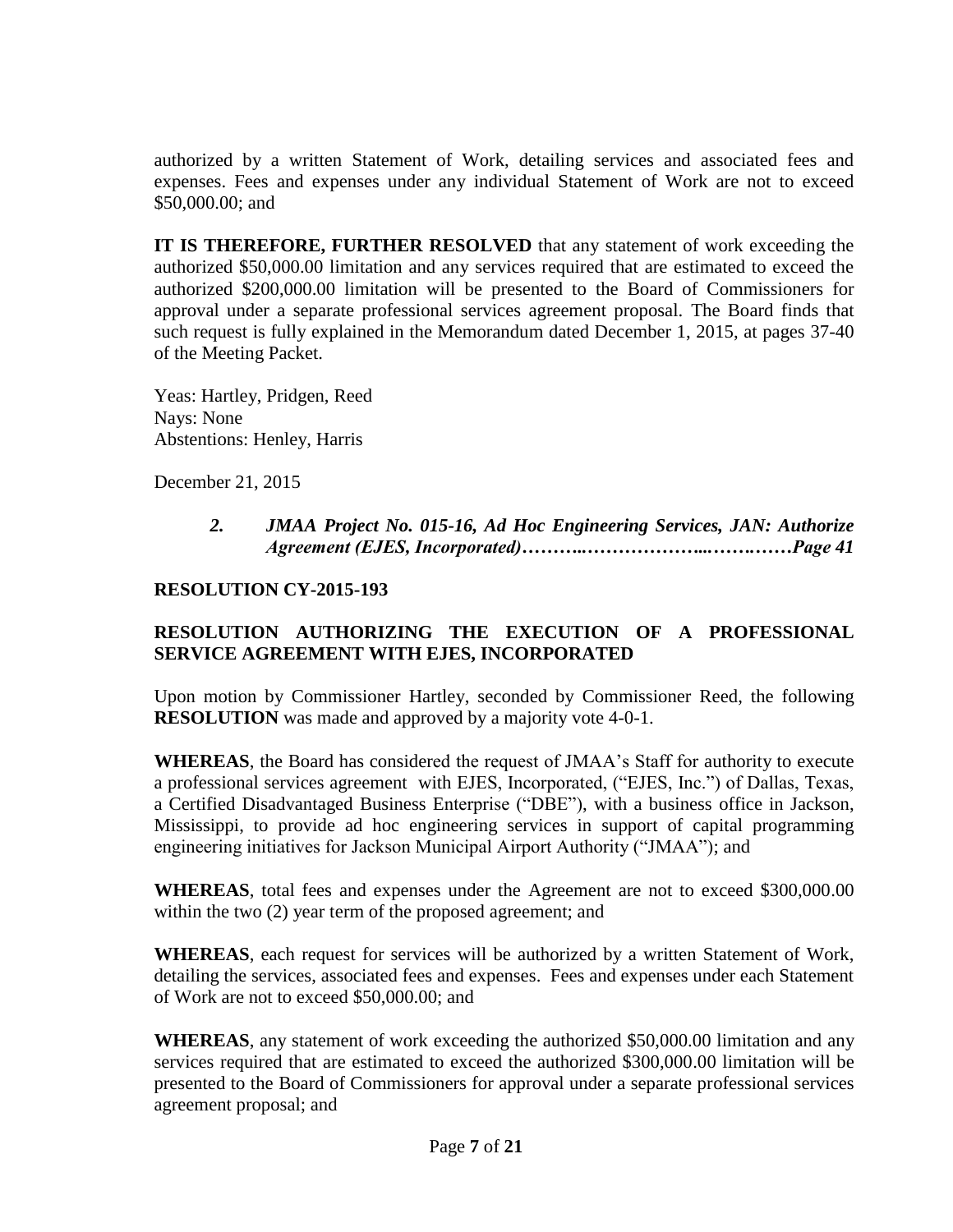**WHEREAS**, the Board finds that such request, which is explained in the Memorandum dated December 3, 2015, at pages 41-44 of the Meeting Packet, ought to be granted.

**IT IS THEREFORE, RESOLVED** that the Board authorizes JMAA's Staff to execute a professional service agreement with EJES, Incorporated, ("EJES, Inc.") of Dallas, Texas, a Certified Disadvantaged Business Enterprise ("DBE"), with a business office in Jackson, Mississippi, to provide ad hoc engineering services in support of capital programming engineering initiatives for Jackson Municipal Airport Authority ("JMAA"). Total fees and expenses under the Agreement are not to exceed \$300,000.00 within the two (2) year term of the proposed agreement; and

**IT IS THEREFORE, FURTHER RESOLVED** that each request for services will be authorized by a written Statement of Work, detailing services and associated fees and expenses. Fees and expenses under any individual Statement of Work are not to exceed \$50,000.00; and

**IT IS THEREFORE, FURTHER RESOLVED** that any statement of work exceeding the authorized \$50,000.00 limitation and any services required, which are estimated to exceed the authorized \$300,000.00 limitation will be presented to the Board of Commissioners for approval under a separate professional services agreement proposal. The Board finds that such request is fully explained in the Memorandum dated December 3, 2015, at pages 41-44 of the Meeting Packet.

Yeas: Hartley, Henley, Pridgen, Reed Nays: None Abstentions: Harris

December 21, 2015

*3. Pre-Employment and Commercial Driver's License Physicals and Work-Related Injury/Illness Screenings, JMAA: Authorize Agreement (First Intermed Corporation d/b/a MEA Medical Clinic)...…………...…....Page 45*

#### **RESOLUTION CY-2015-194**

#### **RESOLUTION AUTHORIZING THE EXECUTION OF A SERVICE AGREEMENT WITH FIRST INTERMED CORPORATION FOR EMPLOYEE SCREENINGS AND PHYSICALS**

Upon motion by Commissioner Reed, seconded by Vice Chairman Pastor Henley, the following **RESOLUTION** was made and approved by majority vote 4-0-1.

**WHEREAS**, the Board has considered the request of JMAA's Staff for authority to execute a service agreement with First Intermed Corporation, a Delaware Corporation, d/b/a MEA Medical Clinic ("MEA"), with a principal place of business in Ridgeland, Mississippi, to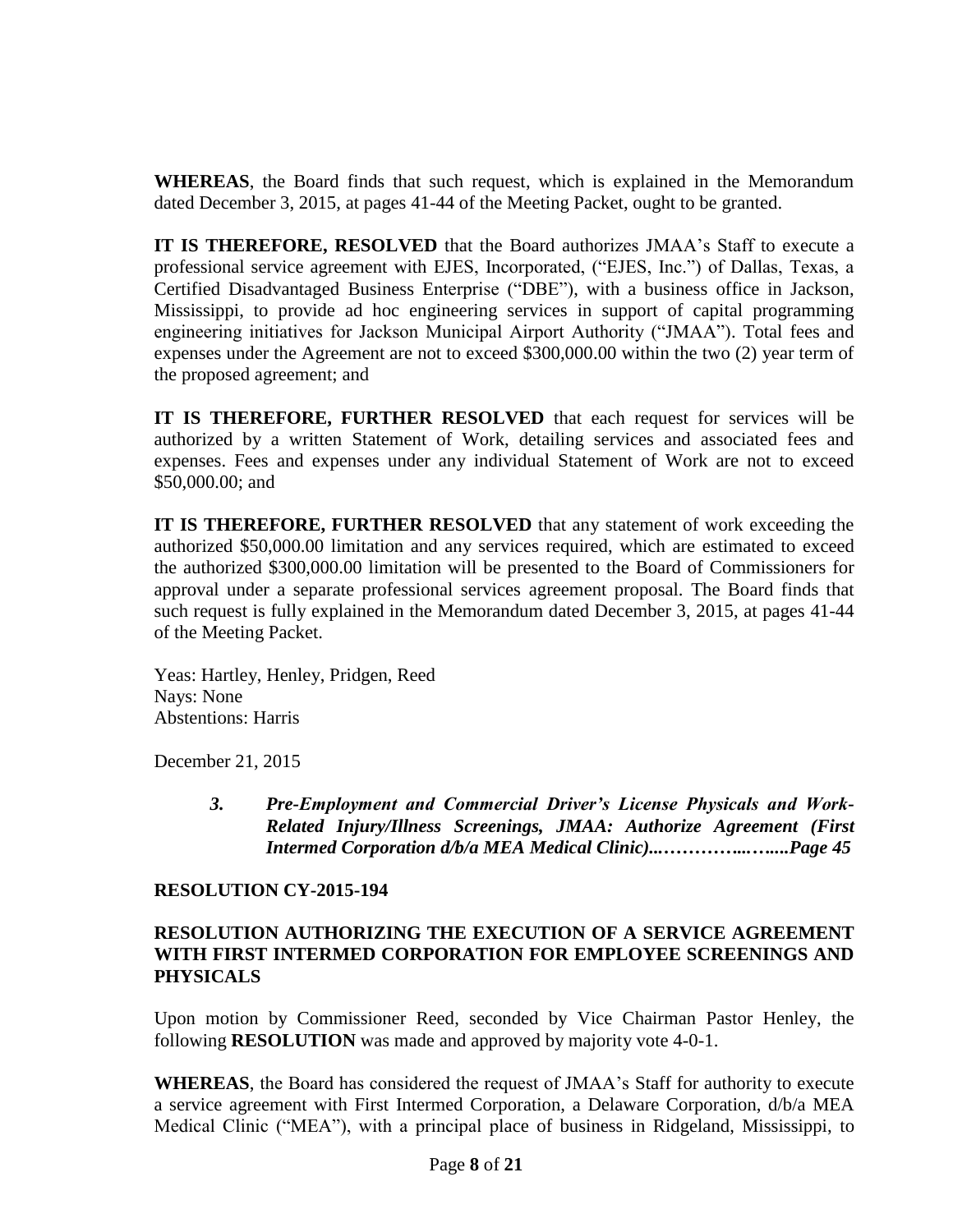provide pre-employment and commercial driver's license ("CDL") physicals, as well as work-related injury/illness screenings for employees of JMAA ("Services"). The Services will be on an "as-needed" basis, and the fees will be as follows: \$172.00 per person for preemployment screenings; \$127.00 per person for CDL physicals and \$62.00 per person for work related injury/illness examinations which includes breath alcohol level testing and drug screens. The proposed agreement is for the period of one (1) calendar year, commencing February 1, 2016 and ending January 31, 2017, with JMAA having the option to renew for two (2) additional years, at the same rates; and

**WHEREAS**, the Board finds that such request, which is fully explained in the Memorandum dated December 2, 2015, at pages 45-47 of the Meeting Packet, ought to be granted.

**IT IS THEREFORE, RESOLVED** that the Board authorizes JMAA's Staff to execute a service agreement with First Intermed Corporation, a Delaware Corporation, d/b/a MEA Medical Clinic ("MEA"), with a principal place of business in Ridgeland, Mississippi, to provide pre-employment and commercial driver's license ("CDL") physicals, as well as work-related injury/illness screenings for employees of JMAA ("Services"). The Services will be on an "as-needed" basis, and the fees will be as follows: \$172.00 per person for preemployment screenings; \$127.00 per person for CDL physicals and \$62.00 per person for work related injury/illness examinations which includes breath alcohol level testing and drug screens. The proposed agreement is for the period of one (1) calendar year, commencing February 1, 2016 and ending January 31, 2017, with JMAA having the option to renew for two (2) additional years, at the same rates. The Board finds that such request is fully explained in the Memorandum dated December 2, 2015, at pages 45-47 of the Meeting Packet.

Yeas: Hartley, Henley, Pridgen, Reed Nays: None Abstentions: Harris

December 21, 2015

*4. Affordable Care Act Filing, JMAA: Authorize Agreement (Willie B. Sims, Jr., CPA, PLLC)………………………………...……………………..Page 48*

# **RESOLUTION CY-2015-195**

# **RESOLUTION AUTHORIZING THE EXECUTION OF A PROFESSIONAL SERVICE AGREEMENT WITH WILLIE B. SIMS, JR., CPA, PLLC**

Upon motion by Vice Chairman Pastor Henley, seconded by Commissioner Reed, the following **RESOLUTION** was made and approved by unanimous vote.

**WHEREAS**, the Board has considered the request of JMAA's Staff for authority to execute a professional service agreement with Willie B. Sims, Jr., CPA, PLLC, a Certified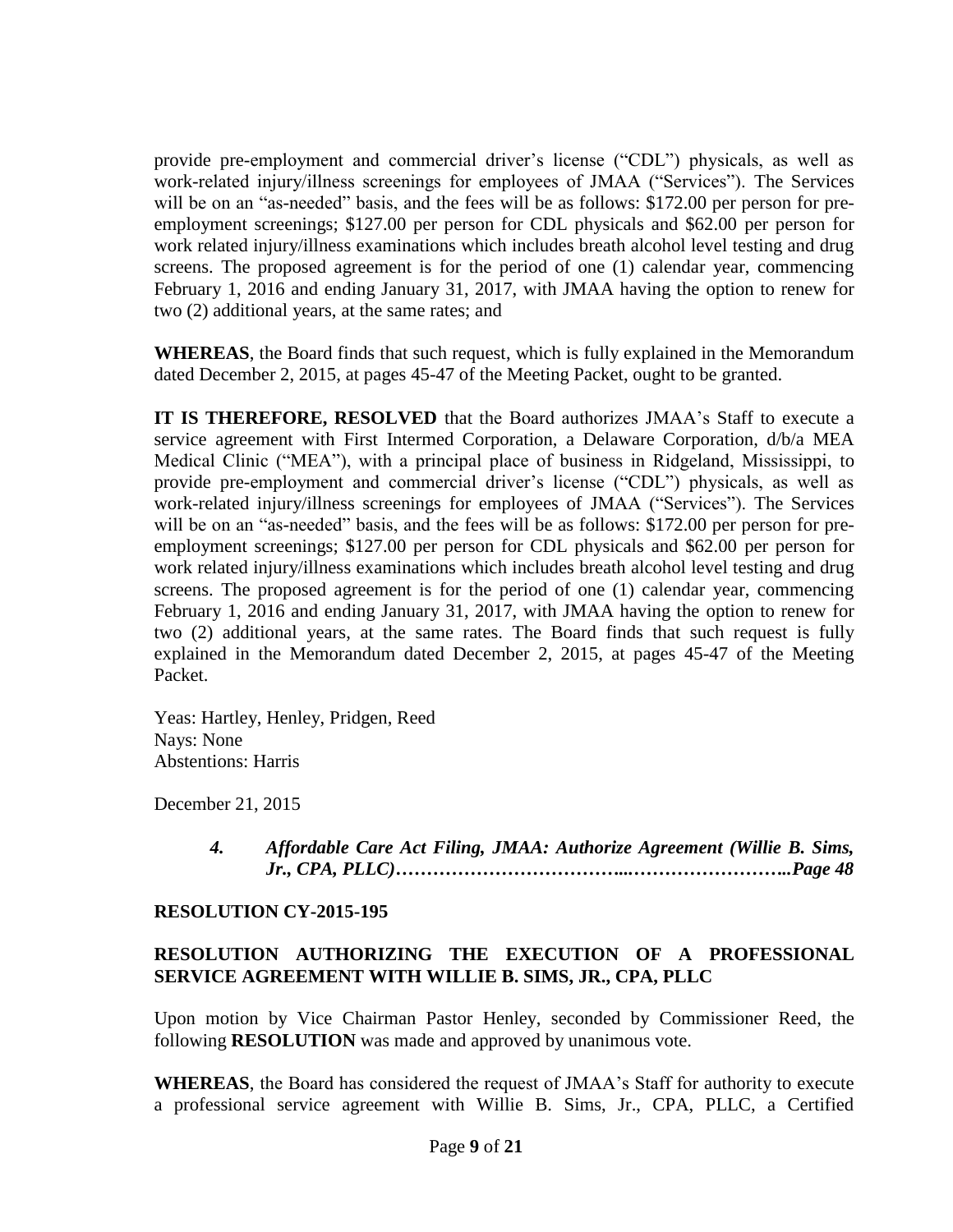Disadvantaged Business Enterprise, of Hattiesburg, Mississippi, ("Contractor") to provide Affordable Care Act ("ACA") reporting services ("Services"), on behalf of Jackson Municipal Airport Authority ("JMAA"). Total fees and expenses for the Services shall not exceed \$3,500.00. The proposed term of the agreement is for two (2) calendar months, following the date of execution; and

**WHEREAS**, the Board finds that such request, which is fully explained in the Memorandum dated December 10, 2015, at pages 48-50 of the Meeting Packet, ought to be granted.

**IT IS THEREFORE, RESOLVED** that the Board authorizes JMAA's Staff to execute a professional service agreement with Willie B. Sims, Jr., CPA, PLLC, a Certified Disadvantaged Business Enterprise, of Hattiesburg, Mississippi, ("Contractor") to provide Affordable Care Act ("ACA") reporting services ("Services"), on behalf of Jackson Municipal Airport Authority ("JMAA"). Total fees and expenses for the Services shall not exceed \$3,500.00. The proposed term of the agreement is for two (2) calendar months, following the date of execution. The Board finds that such request is fully explained in the Memorandum dated December 10, 2015, at pages 48-50 of the Meeting Packet.

Yeas: Hartley, Henley, Harris, Pridgen, Reed Nays: None Abstentions: None

December 21, 2015

*5. Federal Legislative Consulting Services, JMAA: Authorize Agreement (McBee Strategic Consulting, LLC) ….……………………..….…….Page 51*

# **RESOLUTION CY-2015-196**

# **RESOLUTION AUTHORIZING THE EXECUTION OF A PROFESSIONAL SERVICE AGREEMENT WITH MCBEE STRATEGIC CONSULTING, LLC**

Upon motion by Commissioner Harris, seconded by Commissioner Hartley, the following **RESOLUTION** was made and approved by unanimous vote.

**WHEREAS**, the Board has considered the request of JMAA's Staff for authority to execute a professional service agreement with McBee Strategic Consulting, LLC ("MSC"), a Delaware Limited Liability Company, to provide federal legislative consulting services ("Services") to the Jackson Municipal Airport Authority ("JMAA"). MSC will be supported in their efforts by Exstare Federal Services Group, LLC ("EFS") of Alexandria, Virginia, a Certified Disadvantaged Business Enterprise. The fee for services will be \$8,000 per month, for a one-year term, for a maximum fee of \$96,000 for Services, which includes expenses for the term of the agreement. Contract services will begin on the date of execution of the agreement and extend for one (1) calendar year; and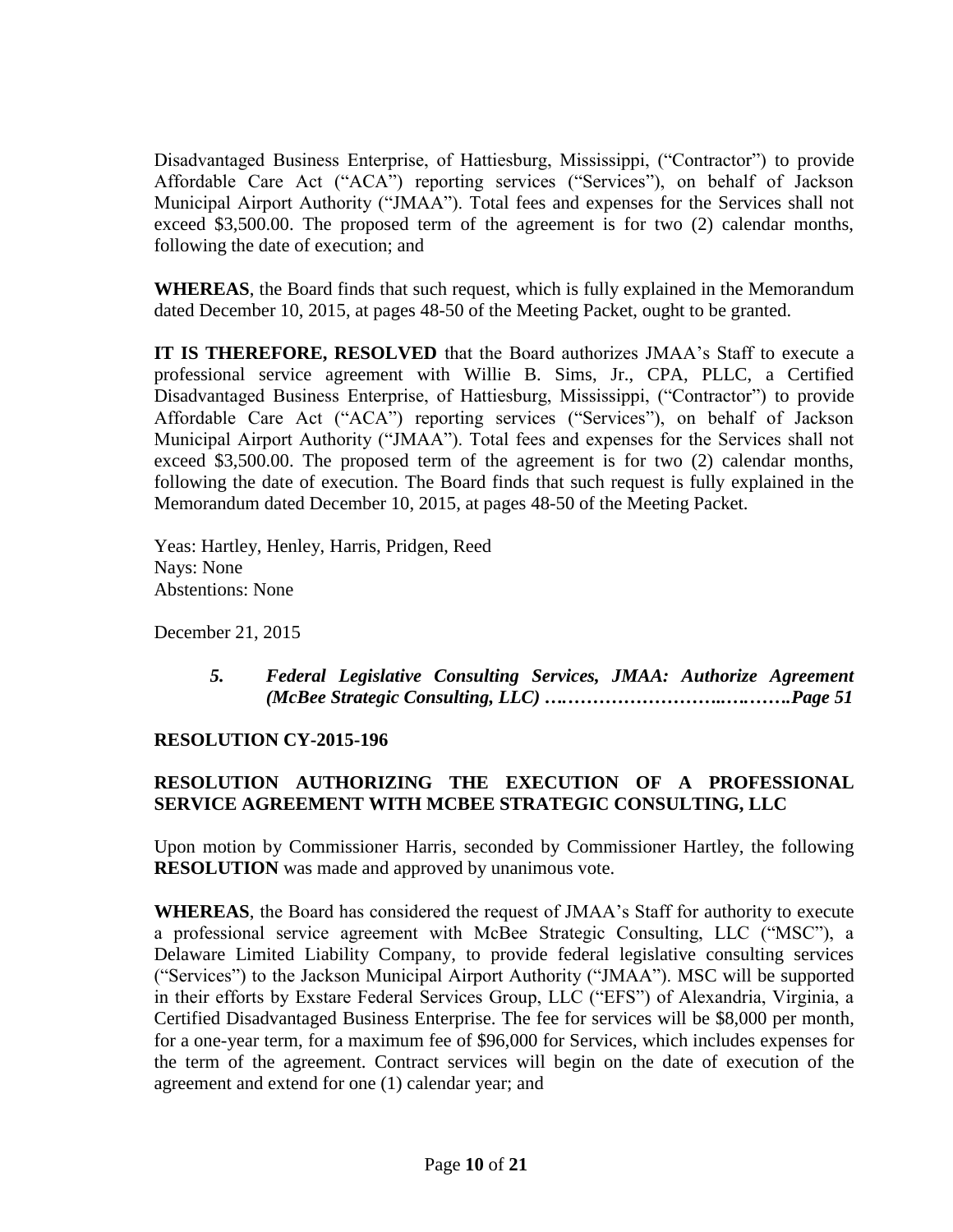**WHEREAS**, upon execution of the agreement with JMAA, MSC will file the appropriate forms with and pay the required fees to the Secretary of State to qualify to do business in the State of Mississippi, and will maintain good standing with the Secretary of State's office throughout the terms of its agreements with JMAA; and

**WHEREAS**, the Board finds that such request, which is fully explained in the Memorandum dated December 2, 2015, at pages 51-54 of the Meeting Packet, ought to be granted.

**IT IS THEREFORE, RESOLVED** that the Board authorizes JMAA's Staff to execute a professional service agreement with McBee Strategic Consulting, LLC ("MSC"), a Delaware Limited Liability Company, to provide federal legislative consulting services ("Services") to the Jackson Municipal Airport Authority ("JMAA"). MSC will be supported in their efforts by Exstare Federal Services Group, LLC ("EFS") of Alexandria, Virginia, a Certified Disadvantaged Business Enterprise. The fee for services will be \$8,000, per month for a oneyear term, for a maximum fee of \$96,000 for Services, which includes expenses for the term of the agreement. Contract services will begin on the date of execution of the agreement and extend for one (1) calendar year; and

**IT IS THEREFORE, FURTHER RESOLVED** that upon execution of the agreement with JMAA, MSC will file the appropriate forms with and pay the required fees to the Secretary of State to qualify to do business in the State of Mississippi, and will maintain good standing with the Secretary of State's office throughout the terms of its agreements with JMAA. The Board finds that such request is fully explained in the Memorandum dated December 10, 2015, at pages 51-54 of the Meeting Packet.

Yeas: Hartley, Henley, Harris, Pridgen, Reed Nays: None Abstentions: None

December 21, 2015

# **C. Construction Projects**

**1. JMAA Project No. 010-12, Roadway Lighting Project, JAN: Award Contract (Lewis Electric)***..………………………...Page 76*

# **RESOLUTION CY-2015-197**

# **RESOLUTION AUTHORIZING EXECUTION OF A CONTRACT AGREEMENT WITH LEWIS ELECTRIC FOR THE ROADWAY LIGHTING PROJECT**

Upon motion by Commissioner Hartley, seconded by Commissioner Reed, the following **RESOLUTION** was made and unanimously approved.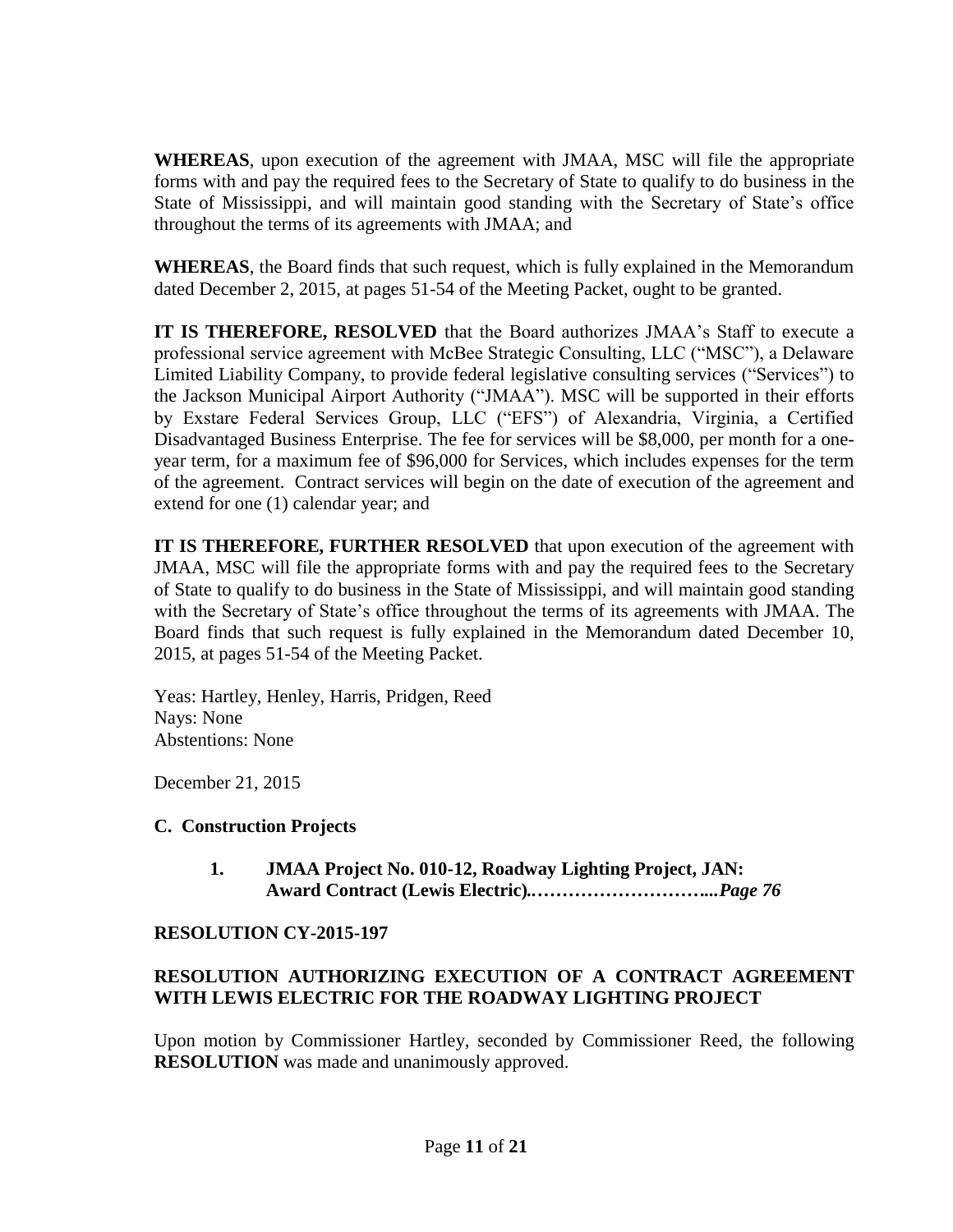**WHEREAS**, the Board has considered the request of JMAA's Staff for authority to award the Roadway Lighting Project contract to the apparent lowest and best bidder, Lewis Electric, a certified Disadvantage Business Enterprise of Flowood, Mississippi, in the amount of \$347,000.00; and

**WHEREAS**, On December 1, 2015 JMAA received seven bids in connection with the Roadway Lighting Project at the Jackson-Medgar Wiley Evers International Airport ("JAN"). The bids were reviewed by staff and JMAA's project engineer, Scott Woods and Associates ("SCWA"); and

**WHEREAS**, the Board finds that such request, which is fully explained in the Memorandum dated December 2, 2015, at pages 55-58 of the Meeting Packet, ought to be granted.

**IT IS THEREFORE, RESOLVED** that the Board authorizes JMAA's staff to award the Roadway Lighting Project contract to the apparent lowest and best bidder, Lewis Electric, a certified Disadvantage Business Enterprise of Flowood, Mississippi, in the amount of \$347,000.00. The Board finds that such request is fully explained in the Memorandum dated December 2, 2015, at pages 55-58 of the Meeting Packet.

Yeas: Hartley, Henley, Harris, Pridgen, Reed Nays: None Abstentions: None

December 21, 2015

*2. JMAA Contract No. 002-15-037-01, Revenue Control System Replacement, JAN: Authorize Amendment to Agreement (RPS/AJA of Jackson, LLP); and Authorize Advertisement for Bids..…………..…Page 59*

# **RESOLUTION CY-2015-198**

# **RESOLUTION AUTHORIZING AMENDING THE EXISTING PROFESSIONAL SERVICES CONTRACT AGREEMENT WITH RPS/AJA OF JACKSON, LLP TO INCLUDE PROFESSIONAL ENGINEERING SERVICES AND THE SOLICITING OF COMPETITIVE BIDS**

Upon motion by Commissioner Harris, seconded by Vice Chairman Pastor Henley, the following **RESOLUTION** was made and unanimously approved.

**WHEREAS**, the Board has considered the request of JMAA's Staff for authority to: (i) amend the existing Professional Services Contract Agreement with RPS/AJA of Jackson, LLP, a registered Mississippi Limited Liability Partnership, comprised of Republic Parking System, Inc., and AJA Management and Technical Services, Inc. ("RPS/AJA"), by adding professional engineering services, in support of the Revenue Control System (RCS) replacement project ("Services"); and (ii) solicit competitive bids for the purchase and installation of a turnkey, online and fully integrated RCS at the Jackson-Medgar Wiley Evers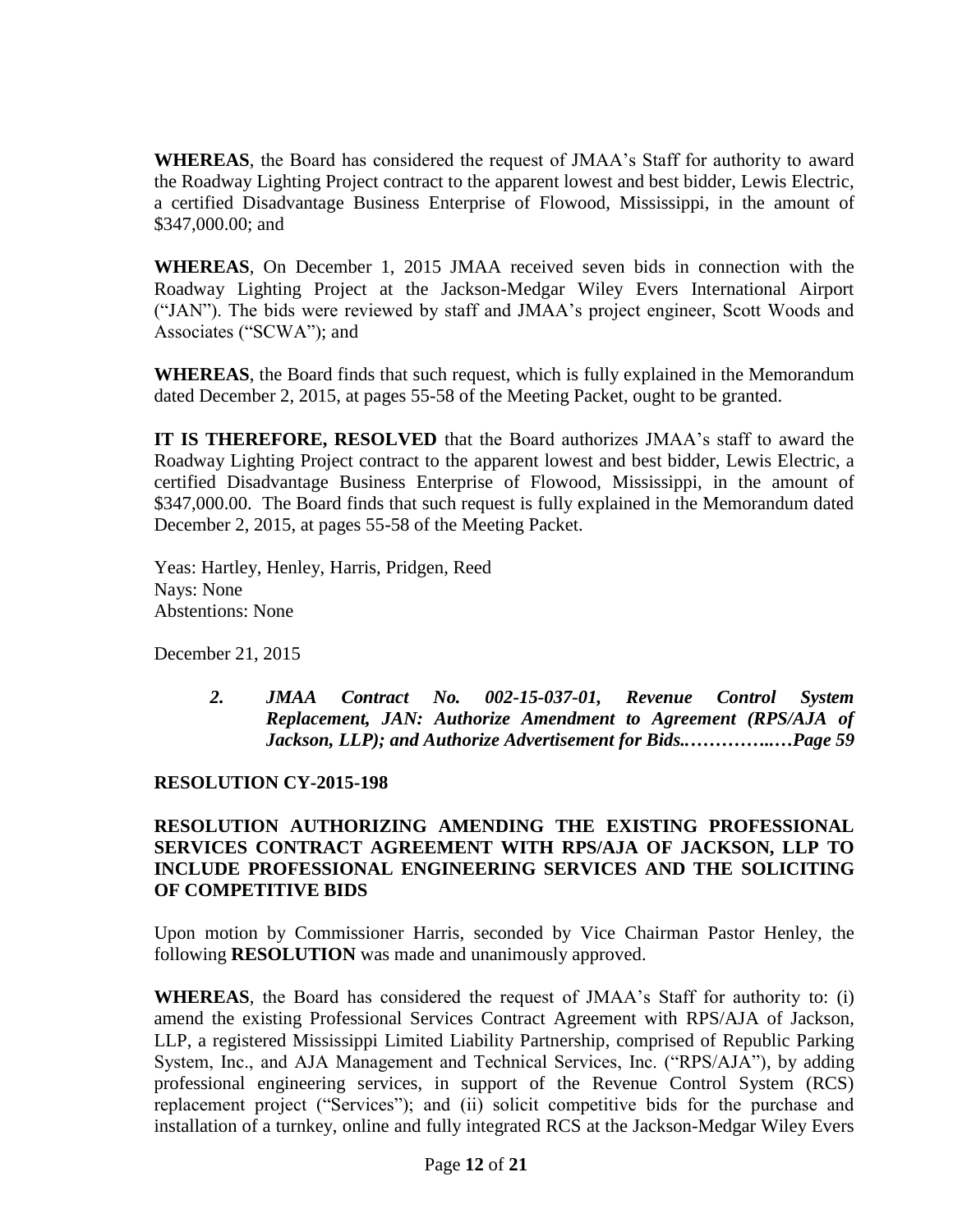International Airport ("JAN"). The current estimated cost for the equipment and the installation of the equipment is \$584,000.00; and

**WHEREAS**, Fees for the additional Services of RPS/AJA are \$50,786.00. Therefore, the total amount of the Amended Contract Agreement shall not exceed \$121,006.00, which includes all approved expenses; and

**WHEREAS**, WEI/AJA, LLC a Mississippi Limited Liability corporation, headquartered in Jackson, Mississippi, will provide some of the Services, as a sub-consultant to RPS/AJA; and

**WHEREAS**, the Board finds that such request, which is fully explained in the Memorandum dated December 2, 2015, at pages 59-63 of the Meeting Packet, ought to be granted.

**IT IS THEREFORE, RESOLVED** that the Board authorizes JMAA's staff to: (i) amend the existing Professional Services Contract Agreement with RPS/AJA of Jackson, LLP, a registered Mississippi Limited Liability Partnership, comprised of Republic Parking System, Inc., and AJA Management and Technical Services, Inc. ("RPS/AJA"), by adding professional engineering services, in support of the Revenue Control System (RCS) replacement project ("Services"); and (ii) solicit competitive bids for the purchase and installation of a turnkey, online and fully integrated RCS at the Jackson-Medgar Wiley Evers International Airport ("JAN"). The current estimated cost for the equipment and the installation of the equipment is \$584,000.00; and

**IT IS THEREFORE, FURTHER RESOLVED** that the total amount of the Amended Contract Agreement shall not exceed \$121,006.00, which includes all approved expenses. The Board finds that such request is fully explained in the Memorandum dated December 2, 2015, at pages 59-63 of the Meeting Packet.

Yeas: Hartley, Henley, Harris, Pridgen, Reed Nays: None Abstentions: None

December 21, 2015

Commissioner Reed inquired if any changes were made to the Memorandum to the contract amendment after the December 17, 2015 Rescheduled Work Session.

In response, Ms. Branson, CFO, informed the Board that the DBE goal increased by approximately \$700.

Mr. Newman then informed the Board that the additional amount of the contract is being paid for a licensed engineer. JMAA became aware that a licensed engineer was required after the initial project authorization. Therefore, the agreement is being amended to hire a professional engineer in order to meet those requirements.

#### **D. Procurements**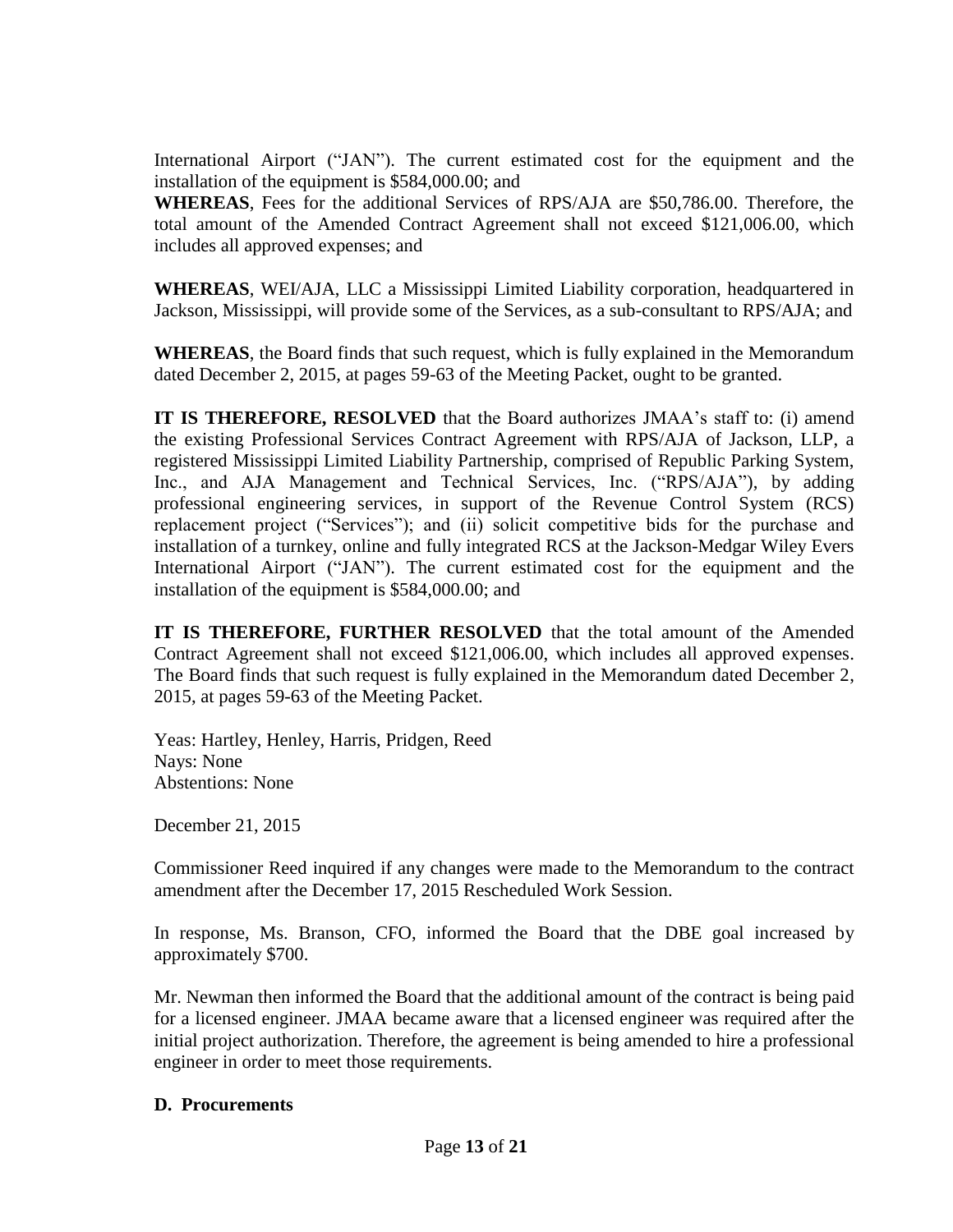*1. Annual Fuel Purchase and Rack Rate Fuel Pricing Service, JMAA: Authorize Purchase (Dickerson Petroleum, Inc.) and Agreement (Schneider Electric USA)…………………………………………...Page 64*

#### **RESOLUTION CY-2015-199**

#### **RESOLUTION AUTHORIZING PURCHASE OF FUEL FROM DICKERSON PETROLEUM, INC. AND A SERVICE AGREEMENT WITH SCHNEIDER ELECTRIC USA, INC.**

Upon motion by Commissioner Hartley, seconded by Commissioner Harris, the following **RESOLUTION** was made and unanimously approved.

**WHEREAS**, the Board has considered JMAA's Staff's request for authority to purchase fuel for the operations of Jackson Municipal Airport Authority ("JMAA") from Dickerson Petroleum, Inc. ("Dickerson"), of Kosciusko, Mississippi, on an as-needed basis. The term of the agreement will be for one (1) calendar year commencing January 1, 2016 and ending December 31, 2016. The gross amount for all fuel purchased during the term of the agreement shall not exceed \$107,397.00; and

**WHEREAS**, the Board has further considered JMAA's Staff's request for authority to execute a service agreement with Schneider Electric USA, Inc. ("Schneider"), a Delaware corporation, with its principal address in Oklahoma City, Oklahoma, to provide rack rate pricing on fuel through DTN FastRack Services. The term of the agreement will be for one (1) calendar year, commencing January 1, 2016 and ending December 31, 2016, with the option of JMAA to renew for two (2) additional years, at the same rates. The fees for the service are \$84.95 per month or \$1,019.40 for one (1) year; and

**WHEREAS**, the Board finds that such request, which is fully explained in the Memorandum dated December 2, 2015, at pages 64-66 of the Meeting Packet, ought to be granted.

**IT IS THEREFORE, RESOLVED**, that the Board hereby authorizes JMAA's Staff to purchase fuel for the operations of Jackson Municipal Airport Authority ("JMAA") from Dickerson Petroleum, Inc. ("Dickerson"), of Kosciusko, Mississippi, on an as-needed basis. The term of the agreement will be for one (1) calendar year commencing January 1, 2016 and ending December 31, 2016. The gross amount for all fuel purchased during the term of the agreement shall not exceed \$107,397.00; and

**IT IS THEREFORE, FURTHER RESOLVED** that the Board hereby authorizes JMAA's Staff to execute a service agreement with Schneider Electric USA, Inc. ("Schneider"), a Delaware corporation, with its principal address in Oklahoma City, Oklahoma, to provide rack rate pricing on fuel through DTN FastRack Services. The term of the agreement will be for one (1) calendar year, commencing January 1, 2016 and ending December 31, 2016, with the option of JMAA to renew for two (2) additional years, at the same rates. The fees for the service are \$84.95 per month or \$1,019.40 for one (1) year. The Board finds that such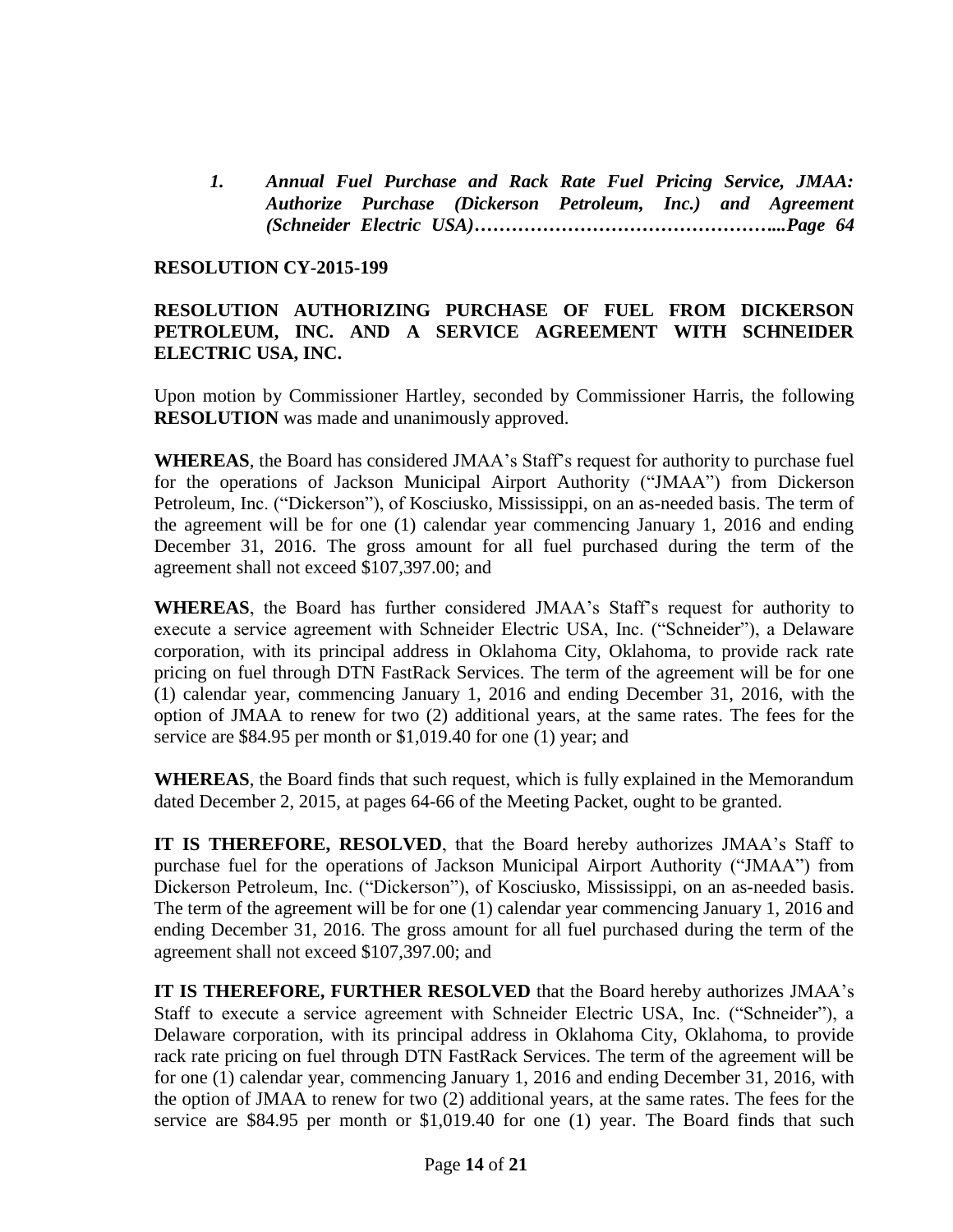requests are fully explained in the Memorandum dated December 2, 2015, at pages 64-66 of the Meeting Packet.

 Yeas: Hartley, Henley, Harris, Pridgen, Reed Nays: None Abstentions: None

December 21, 2015

*2. Sole Source Purchase of Human Interface Panel for Standby Power System Generator, JAN: Authorize Approval (TAW Power Systems)…......Page 67*

# **RESOLUTION CY-2015-200**

# **RESOLUTION AUTHORIZING PURCHASE OF A HUMAN INTERFACE PANEL FROM TAW POWER SYSTEMS**

Upon motion by Vice Chairman Pastor Henley, seconded by Commissioner Harris, the following **RESOLUTION** was made and unanimously approved.

**WHEREAS**, the Board has considered JMAA's Staff's request for authority to purchase a Human Interface Panel (HMI), Item No. GM90887, from TAW Power Systems (TAW), a Mississippi corporation headquartered in Flowood, MS, as a Single Source Item purchase pursuant Mississippi Code of 1972, Section 31-7-13 (m) (viii). The purchase amount of the HMI is \$12,253.18. Installation of the HMI, along with the necessary supporting software, is included in the purchase amount. There is no commercially available substitute for this equipment; and

**WHEREAS**, the Board finds that such request, which is fully explained in the Memorandum dated December 2, 2015, along with Mr. Newman's signed letter of certification and Kholer Power Systems' Mr. Dan Krueger's, authorized distributor letter, all of which are located at pages 67-70 of the Meeting Packet, ought to be granted.

**IT IS THEREFORE, RESOLVED**, that the Board hereby authorizes JMAA's Staff to purchase a Human Interface Panel (HMI), Item No. GM90887, from TAW Power Systems (TAW), a Mississippi corporation headquartered in Flowood, MS, as a Single Source Item purchase pursuant Mississippi Code of 1972, Section 31-7-13 (m) (viii). The purchase amount of the HMI is \$12,253.18. Installation of the HMI, along with the necessary supporting software, is included in the purchase amount. There is no commercially available substitute for this equipment. The Board finds that such request is fully explained in the Memorandum dated December 2, 2015, along with Mr. Newman's signed letter of certification and Kholer Power Systems' Mr. Dan Krueger's, authorized distributor letter, all of which are located at pages 67-70 of the Meeting Packet,.

 Yeas: Hartley, Henley, Harris, Pridgen, Reed Nays: None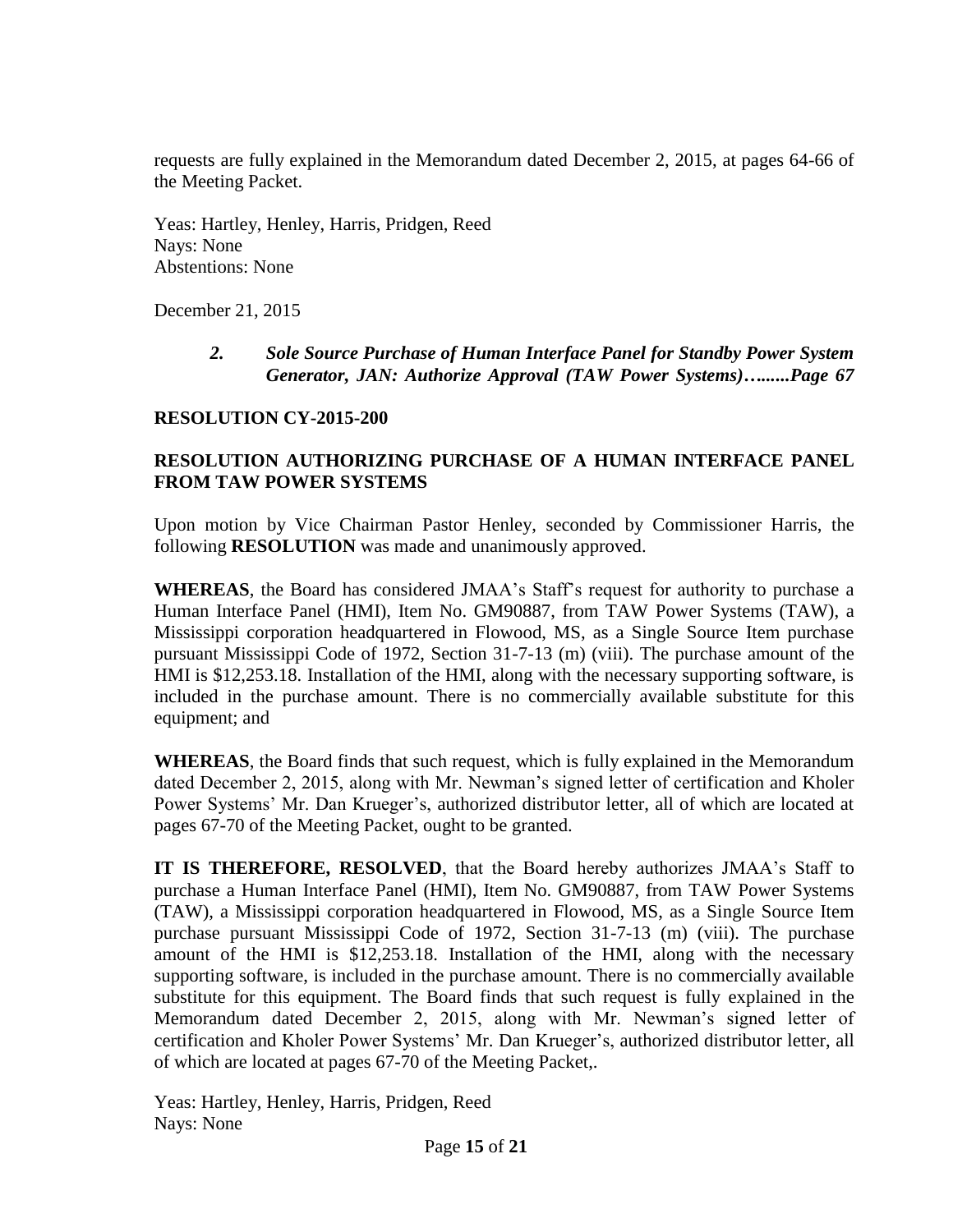Abstentions: None December 21, 2015

### **E. Grants**

None.

# **F. Other Matters**

#### *1. Board Travel*

# *(a) AAAE Runway Safety Summit December 7-9, 2015 San Diego, CA*

Vice Chairman Pastor Henley reported about his attendance at the 2015 AAAE Runway Safety Summit, San Diego, CA, December 7-9, 2015. Vice Chairman Pastor Henley provided a handout entitled "Runway Safety Conference Summary," which listed the salient points taken from the conference. During his presentation, he discussed those topics with the Board of Commissioners.

The printed "Runway Safety Conference Summary" of Vice Chairman Pastor Henley is attached as an Exhibit to the December 21, 2015 Rescheduled Regular Board Meeting Minutes. Also, said AAAE Runway Safety Summit Program is attached as an Exhibit to the December 21, 2015 Rescheduled Regular Board Meeting Minutes.

# **G. New Business**

# *1. Board Priorities*

Chairman Dr. Pridgen distributed the updated "Board Priorities" document and explained which priorities were considered "High," "Medium," or "Low" level priorities. The Board members then discussed the priorities and adjusted some of the priority rankings. The adjusted "Board Priorities" document agreed upon by the Board is attached as an Exhibit 1 to the December 21, 2015 Rescheduled Regular Board Meeting Minutes.

# **RESOLUTION CY-2015-201**

# **RESOLUTION AUTHORIZING USE OF THE "BOARD PRIORITIES" DOCUMENT AS A GUIDING TEMPLATE FOR JMAA'S BOARD OF COMMISSIONERS DURING 2016**

**WHEREAS,** before the December 21, 2015 Rescheduled Regular Board Meeting, each Commissioner received a document entitled "Board Priorities" which incorporated data from the Spring 2015 Retreat of the Board of Commissioners and priority rankings made by each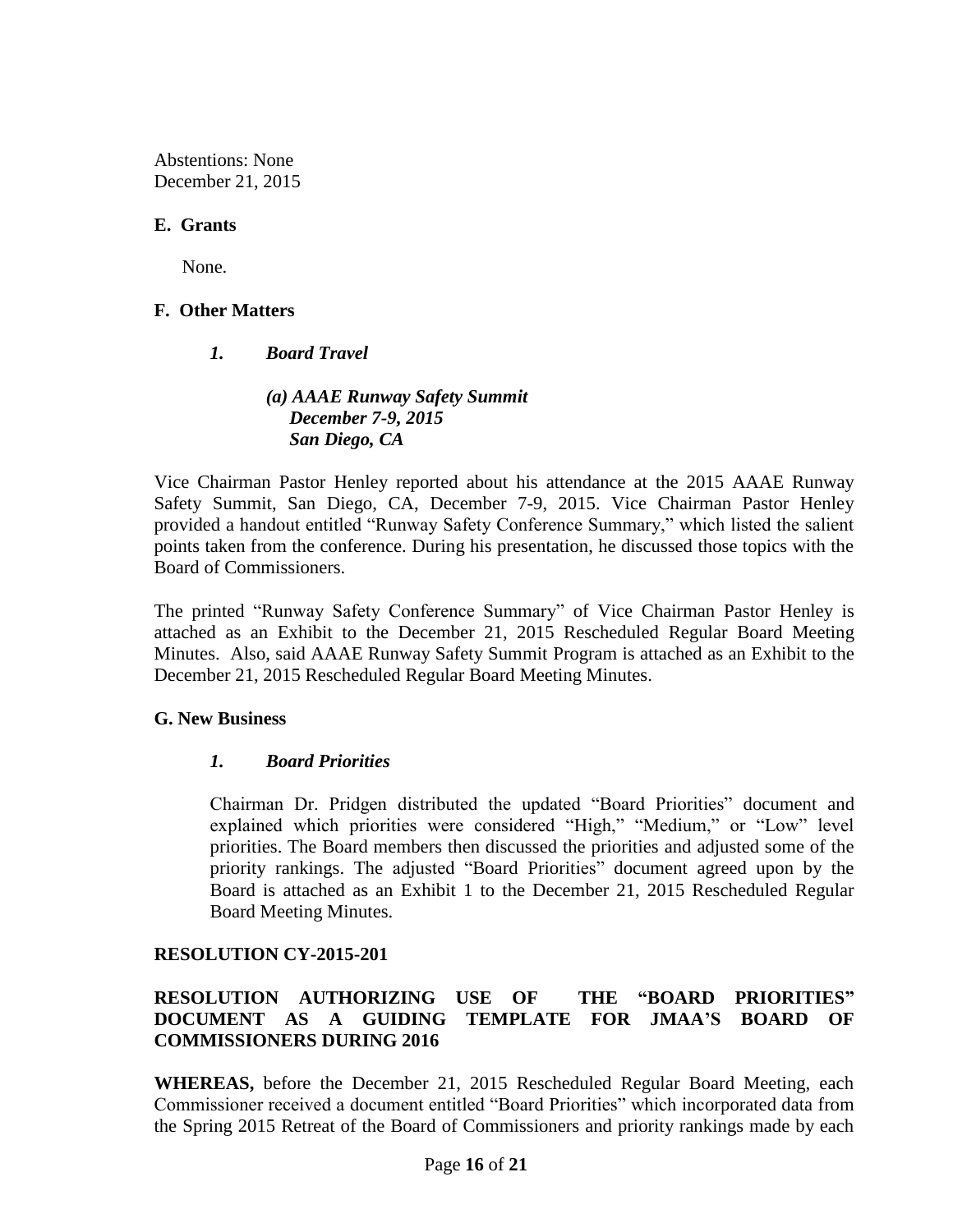Commissioner;

**WHEREAS,** the Commissioners, during the December 21, 2015 Rescheduled Regular Board Meeting, discussed and revised the ranking of some of the action items contained in the "Board Priorities" document; and

**WHEREAS,** the Board desires to use the "Board Priorities" document adopted by the Commissioners as a guiding template for the Board to work with and through during calendar year 2016 and integrate those priorities into the actions and planning processes of the Board during calendar year 2016; and

**WHEREAS,** the "Board Priorities" document adopted by the Board of Commissioners is attached to this Resolution as Exhibit 1.

**IT IS THEREFORE, RESOLVED,** that the Board of Commissioners adopts the "Board Priorities" document, attached as Exhibit 1 to this Resolution, as a guiding template for the Board to work with and through during calendar year 2016 and integrate those priorities into the actions and planning processes of the Board during calendar year 2016.

 Yeas: Hartley, Henley, Harris, Pridgen, Reed Nays: None Abstentions: None

December 21, 2015

# *2. Commissioner LaWanda D. Harris's Board Development Presentation*

Commissioner Harris provided a handout entitled "What Makes a Great Board Member," prior to the December 17, 2015 Rescheduled Work Session and presented it to the Board. Commissioner Harris referenced the document during her presentation and discussed the salient points included in the document. She suggested that the Board Members consider the information included moving forward to continue making positive strides as a Board. The printed handout, "What Makes a Great Board Member," is attached as an Exhibit to the December 21, 2015 Rescheduled Regular Board Meeting Minutes.

# **OPEN SESSION**

Commissioner Hartley then moved that the Board go into a Closed Session to discuss whether to go into an Executive Session to consider matters that he believed can be discussed in Executive Session, and Vice Chairman Pastor Henley seconded the motion.

The Board by a vote of 5-0, resolved that the session be closed. Chairman Dr. Pridgen asked all, except Mr. Carl D. Newman, CEO, attorneys from Walker Group, PC and The May Law Firm, to leave the room.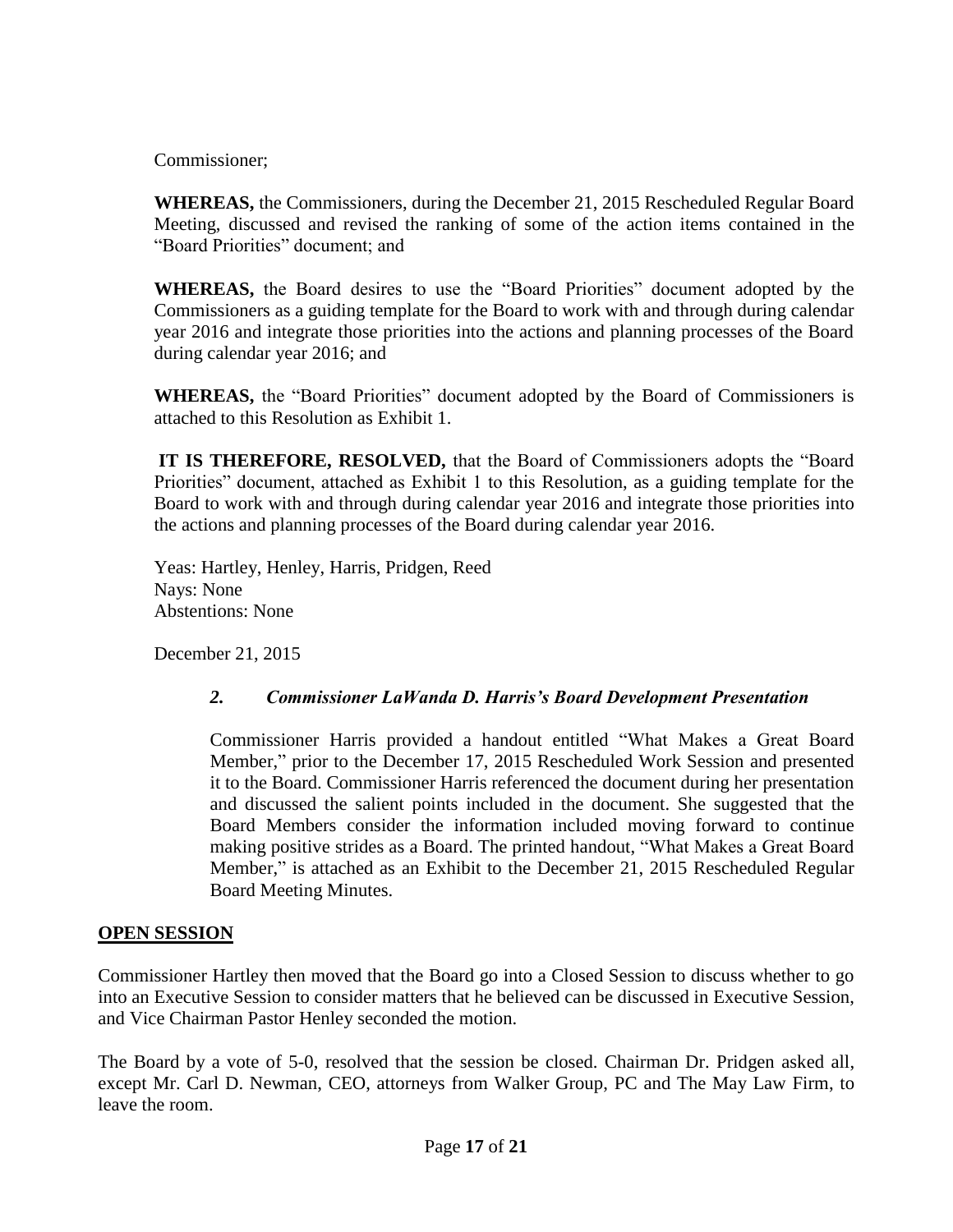All present, with the exceptions noted, were directed to vacate the room; this was done. The Board went into Closed Session at 5:03 p.m.

# **CLOSED SESSION**

Vice Chairman Pastor Henley then moved that the Board enter into Executive Session to discuss one (1) personnel matter regarding incumbent employees and one (1) potential litigation matter. Commissioner Harris seconded the motion to enter Executive Session, and the Commissioners voted 5-0 to enter Executive Session for the stated purposes.

The Closed Session ended at 5:08 p.m.

# **OPEN SESSION**

Chairman Dr. Pridgen then invited all persons outside the room to re-enter, some did.

Chairman Dr. Pridgen then stated in Open Session that the Board, during Closed Session, voted to enter into Executive Session to consider one (1) personnel matter regarding incumbent employees and one (1) potential litigation matter.

Chairman Dr. Pridgen asked all present, with the exception of Mr. Carl D. Newman, CEO, attorneys from Walker Group, PC and The May Law Firm, to leave the room.

The Board went into Executive Session at 5:10 p.m.

# **EXECUTIVE SESSION**

During the Executive Session, the Board discussed one (1) personnel matter regarding incumbent employees and one (1) potential litigation matter.

The Board took no action on any of the matters discussed during Executive Session. Upon motion by Commissioner Harris, seconded by Commissioner Reed, and unanimous approval (5-0-0), the Executive Session was ended at 6:16 p.m.

Chairman Dr. Pridgen then invited all persons outside the room to re-enter; some did, and Chairman Dr. Pridgen announced that the meeting was once again open.

#### **OPEN SESSION**

All persons outside the room were invited to rejoin the meeting in open session; some persons present outside the room re-entered.

Open Session reconvened at 6:18 p.m.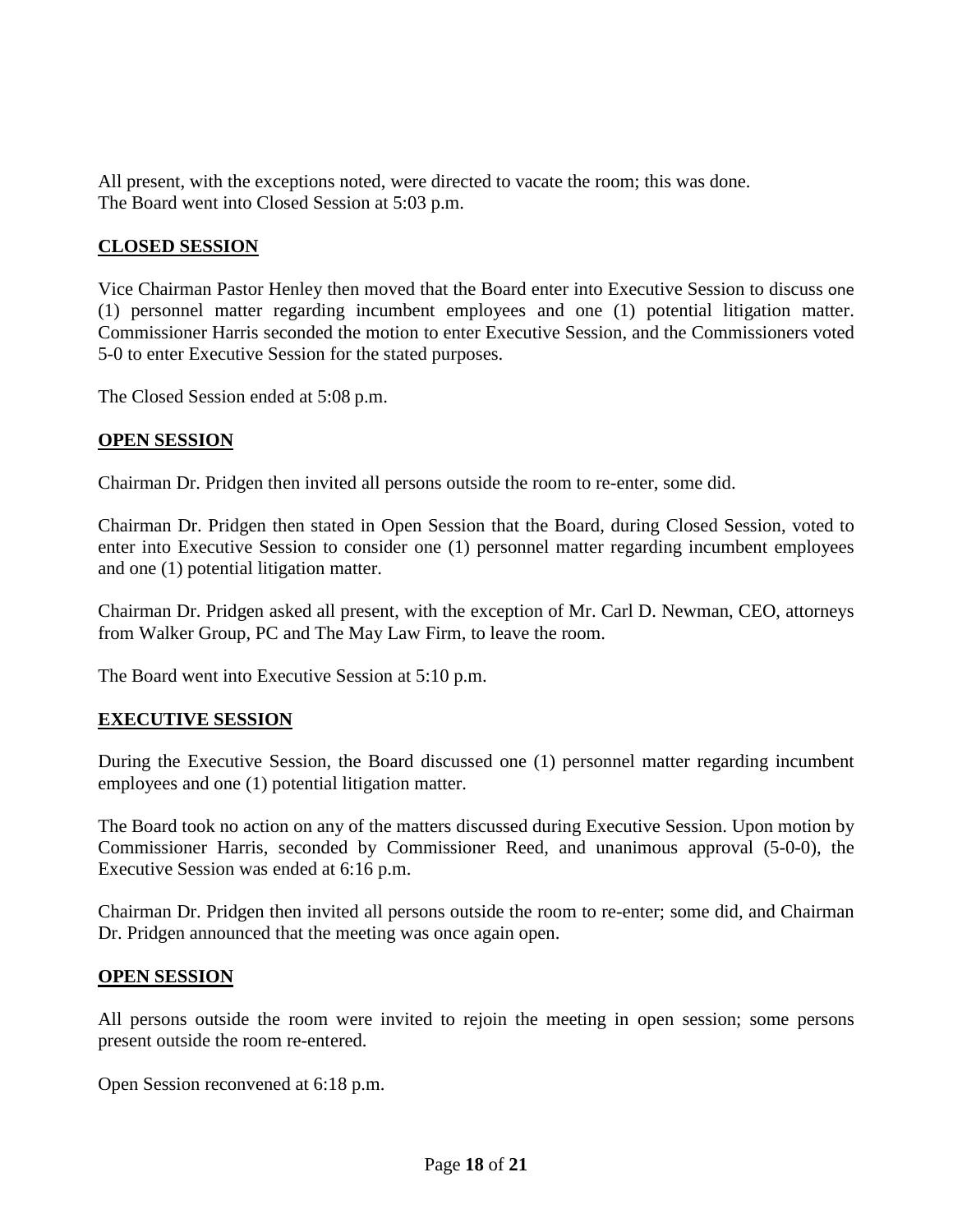Chairman Dr. Pridgen announced that the meeting was once again open. Chairman Dr. Pridgen then announced that during Executive Session the Board discussed matters regarding one (1) personnel matter regarding incumbent employees and one (1) potential litigation matter and the Board took no action on those matters during executive session.

Chairman Dr. Pridgen then directed the Board's attention to the following matters and asked if any Board Members had any motions concerning those matters.

# *3. New Jackson Municipal Airport Authority Organizational Chart Adoption and Implementation*

# **RESOLUTION CY-2015-202**

# **RESOLUTION AUTHORIZING ADOPTION AND IMPLEMENTATION OF A NEW ORGANIZATIONAL CHART FOR THE JACKSON MUNICIPAL AIRPORT AUTHORITY**

Upon Motion by Commissioner Harris, seconded by Commissioner Hartley, the following **RESOLUTION** was made and unanimously approved.

**WHEREAS,** Carl D. Newman, A.A.E., Chief Executive Officer, and Ms. Renee Antoine, Director of Human Resources & Administration, for the Jackson Municipal Airport Authority ("JMAA") developed a proposed new Organizational Chart for JMAA, in order for JMAA to operate more efficiently, effectively, and expeditiously; and

**WHEREAS,** the Board of Commissioners of JMAA ("Board") has reviewed and studied said proposed new Organizational Chart, a copy of which is attached as Exhibit 1, and the Board finds that said proposed new Organizational Chart should be adopted and implemented as the Organizational Chart for JMAA on a date to be identified by Mr. Newman, or his duly designated representative.

**IT IS THEREFORE, RESOLVED** that the Board approves the proposed new Organizational Chart, a copy which is attached as Exhibit 1 to this Resolution, as the new Organizational Chart for the Jackson Municipal Airport Authority and authorizes the use and implementation of it on a date to be identified by Mr. Newman, or his duly designated representative.

Yeas: Hartley, Henley, Harris, Pridgen, Reed Nays: None Abstentions: None

December 21, 2015

# *4. Professional Services Agreement with Retired Supreme Court Justice Fred L. Banks, Jr.*

**RESOLUTION CY-2015-203**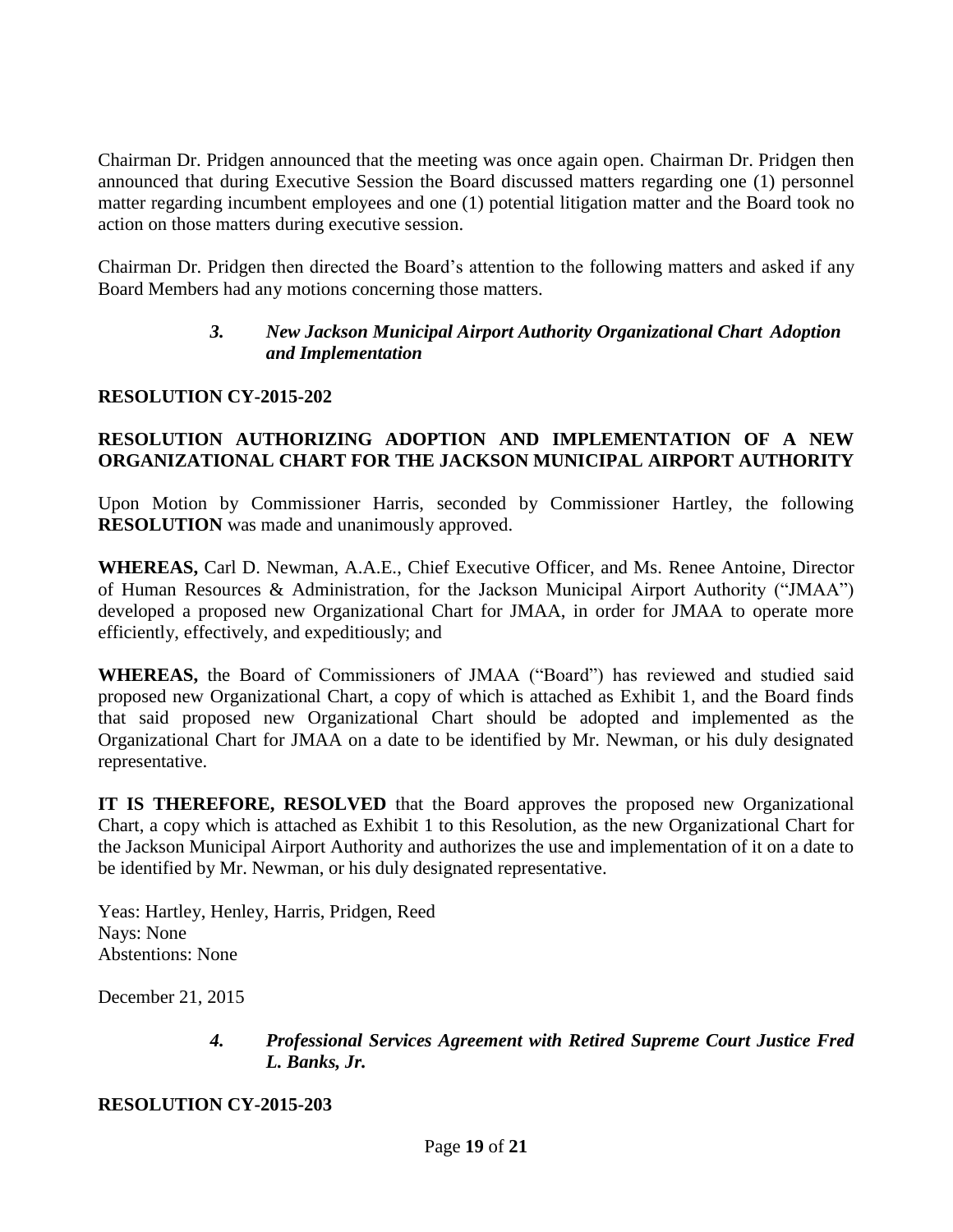# **RESOLUTION AUTHORIZING NEGOTIATIONS AND EXECUTION OF A PROFESSIONAL SERVICES AGREEMENT WITH RETIRED SUPREME COURT JUSTICE FRED L. BANKS, JR., AND PHELPS DUNBAR, LLP**

**WHEREAS**, the Walker Group, PC ("WG"), General Counsel for the Jackson Municipal Airport Authority ("JMAA"), pursuant to the December 19, 2013 Resolution of JMAA's Board of Commissioners ("Board"), has given notice to the Board that it is associating Retired Mississippi Supreme Court Justice Fred L. Banks, Jr., Senior Partner in the Phelps Dunbar Law Firm, and Phelps Dunbar, LLP to perform legal services for JMAA as to certain legal matters regarding which Justice Banks has extensive expertise.

**RESOLVED**, the Board approves and authorizes the negotiation of a professional services agreement between JMAA and Retired Justice Fred L. Banks, Jr., and Phelps Dunbar, LLP with standard and customary fees for such services, in such form and to contain such standard and customary terms and conditions and the execution of it by Carl D. Newman, JMAA's CEO.

Yeas: Hartley, Henley, Harris, Pridgen, Reed Nays: None Abstentions: None

December 21, 2015

# *5. Negotiation of Employment Contract with WT Consulting.*

# **RESOLUTION CY-2015-204**

# **RESOLUTION AUTHORIZING NEGOTIATING AND EXECUTING A PROFESSIONAL SERVICES AGREEMENT WITH WORTH THOMAS D/B/A W.T. CONSULTING**

Upon Motion by Vice Chairman Pastor Henley, seconded by Commissioner Hartley, the following **RESOLUTION** was made and unanimously approved.

**WHEREAS**, the Board has considered authorizing: (i) the May Law Firm, PLLC ("MLF"), Government Affairs Liaison for the Jackson Municipal Airport Authority ("JMAA"), pursuant to Resolution CY-2015-113 of JMAA's Board of Commissioners ("Board"), to negotiate a professional services agreement with Worth Thomas d/b/a WT Consulting ("WT"), a Lobbyist registered with the State of Mississippi, to provide state legislative consulting services ("Services") for the Jackson Municipal Airport Authority ("JMAA") concerning JMAA's 2016 MS Legislative Agenda and any other MS Legislative items regarding JMAA. MLF is authorized to offer, as a fee for services, an amount not to exceed \$95,000.00 for one (1) calendar year. The services will begin on the date of execution of the agreement and extend for one (1) calendar year; and (ii) Carl D. Newman, A.A.E., JMAA's Chief Executive Officer to execute the professional service agreement at the conclusion of MLF's negotiation with WT.